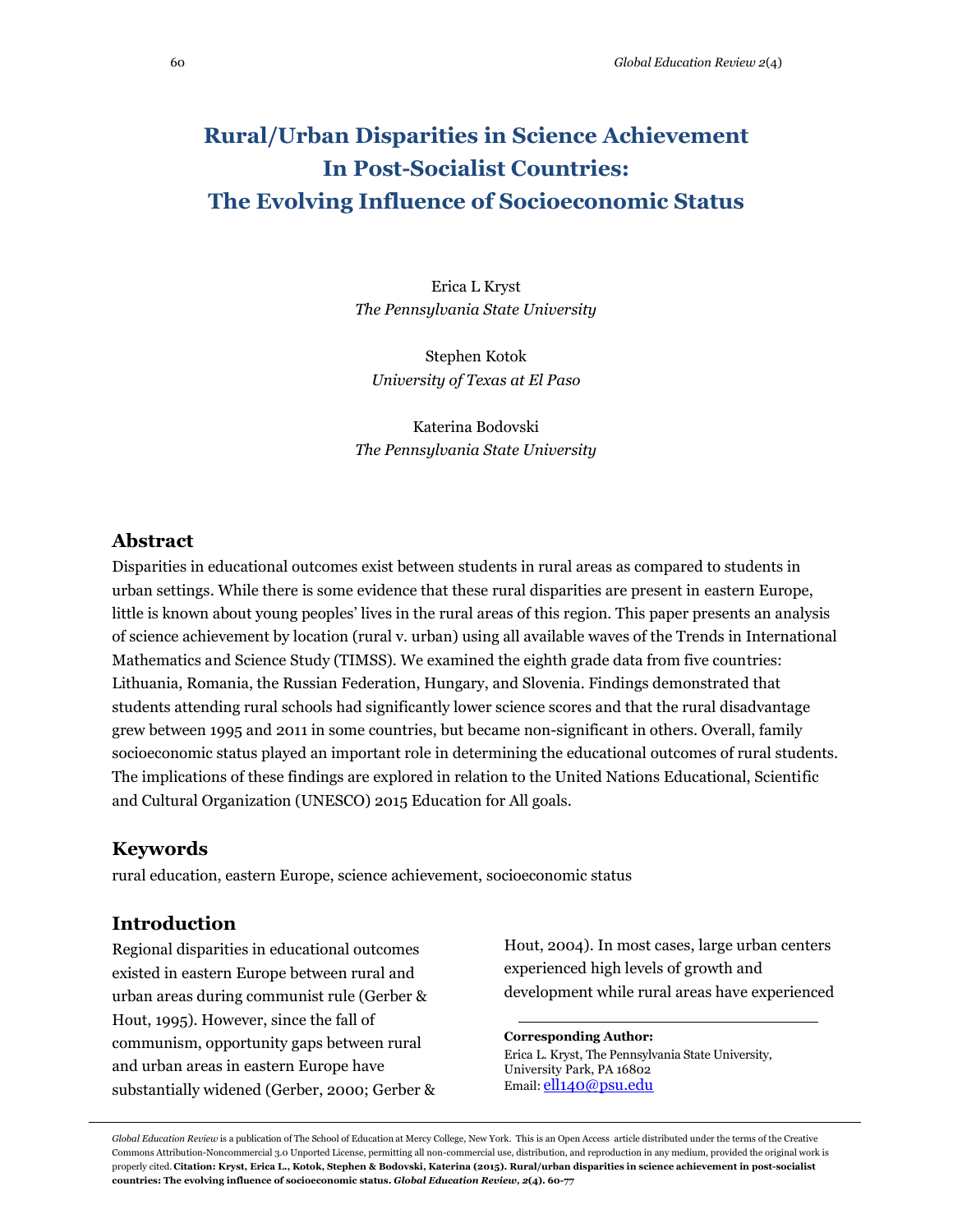little change (Heyns, 2005). Despite evidence of a rural disadvantage in this region, little is known about how social exclusion and limited access to educational opportunities shape young people's lives in rural areas of eastern Europe. In the past few decades, the countries of central and eastern Europe (CEE) have performed increasingly well on international assessments. According to a report released by the United States Department of Education regarding education in post-socialist countries, "the quality of education in certain fields, especially math and sciences, was, and remains, exceptional" and recent studies show that a number of central and eastern European countries rank among the top countries internationally in eighth grade science and math (Laporte & Ringold, 1997, p. 1). While educational quality in central and eastern Europe appears to be high overall, little is known about the differences that exist between rural and urban educational outcomes in this region.

Given what we know about the educational and social disadvantages associated with rural location in other countries, this paper examined disparities in science achievement between rural and urban areas in countries in post-socialist transition. The purpose of this study was to gain a better understanding of the relationship between rural location and educational achievement in the region. This paper presents an analysis of science achievement by location (rural v. urban) using all available waves of TIMSS (1995, 1999, 2003, 2007, and 2011). We examined the eighth grade data from five post-socialist countries: Lithuania, Romania, Russia, Hungary, and Slovenia.

We start with a discussion of the overall differences in science achievement between urban and rural students. Then, we model these differences while accounting for family socioeconomic status (SES) and gender. We included SES in our model because of the welldocumented relationship between rural areas and pervasive poverty. This is also the case in rural regions within eastern Europe, where high

poverty is a defining characteristic of many rural communities (European Commission, 2008; Zichy, 2000). In addition to contributing to the literature on the rural/urban dichotomy in educational achievement, we also address implications these findings have with respect to UNESCO's 2015 Education for All (EFA) goals two and six. In light of our findings, we discuss the usefulness of EFA as a framework for measuring educational equity based on geographic location, gender, and socioeconomic status in transition countries.

### **The Rural Context**

In order to understand the relationship between living in a rural area and science achievement, we first explored the rural context as it is represented in the literature. Below is a discussion of the rural context more broadly as well as an overview of what was found in the literature about rural areas and rural education in eastern Europe. Rural areas are diverse spaces and how rural is observed and defined varied across the literature (Cuervo & Wyn, 2013). Some researchers relied on conceptual definitions that define rural spaces based on cultural characteristics and historically defined constructs, specifically occupational, ecological, and sociocultural constructs (Bealer, Willits, & Kuvlesky, 1965). Often, conceptual definitions of rural are based on meaningful differences that exist between rural and urban areas, such as the presence of traditional values and attitudes in rural areas in order to establish whether a place is rural (Willits, Bealer, & Crider, 1973). Other research utilized empirical definitions of rural. Empirical definitions determine what is rural and what is not rural based on measures such as population density or distance from urban areas (Isserman, 2005). Whether one utilizes a conceptual or empirical definition, rural spaces are difficult to define and to capture.

There are characteristics of rural spaces that are consistent across definitions and regional contexts. First, there are differences between urban and rural education, including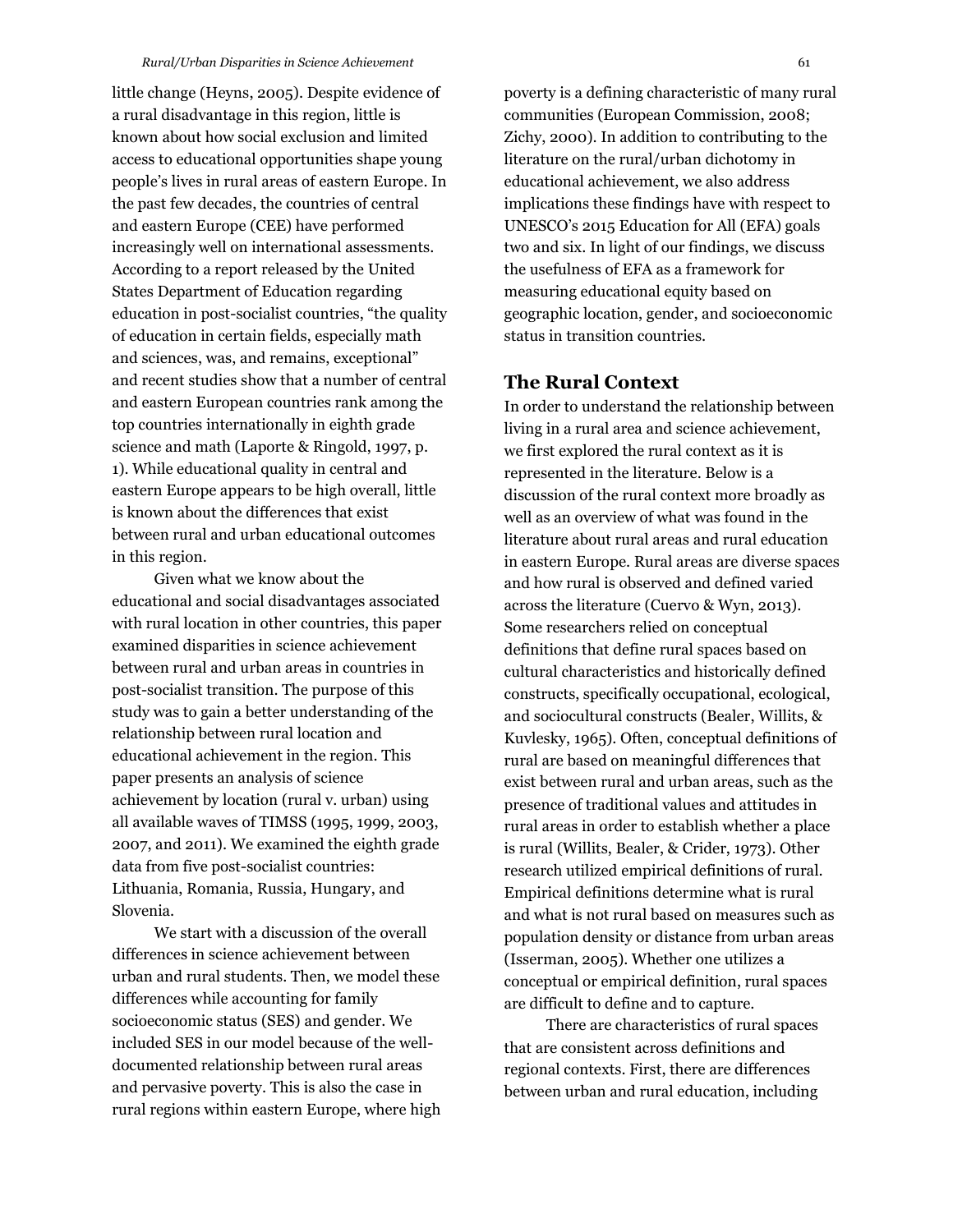differences in quality (Giroux, Jah, & Eloundou-Enyegue, 2010; Agrawal, 2014), early education opportunities (Miller & Votruba-Drzal, 2013), and post-secondary outcomes including participation in higher education (Byun, Meece, & Irvin, 2012; Provasnik, Kewal-Remani, Coleman, Gilbertson, Gerring, & Xie, 2007; Koricick, 2014; Chankseliani, 2013; MacTavish & Salamon, 2006; McIlveen, Morgan, & Bimrose, 2012), as well as differences in parents' level of education (Iannelli, 2002).

Second, poverty is a defining characteristic of many rural communities, and is often found in higher levels in rural areas compared to urban areas (Tickamyer & Duncan, 1990; Zichy, 2000; Miller & Votruba-Drzal, 2013; Bailey, Jensen, & Ransom, 2014,). The presence of poverty in rural areas has implications for the educational outcomes of rural youth. Last, several studies have explored the relationship between rural areas and access to technology, specifically the lack of technology related courses in rural schools (Lee & McIntire, 2000), as well as disadvantages rural youth experience accessing technology at home compared to their peers in urban areas (Li & Ranieri, 2013; Chen & Liu, 2013).

Educational inequality between rural and urban contexts is global and widespread. There are vast differences between rural educational quality and access to opportunity as compared to urban, and suburban school settings (Giroux, Jah, & Eloundou-Enyegue, 2010; Agrawal, 2014). Rural children enter school with less advanced academic skills than children in small urban and suburban areas (Miller & Votruba-Drzal, 2013). These lower levels of preparation are partially attributed to a lack of early education opportunities in rural areas, as well as overall lower levels of parental education (Khattri, Riley, & Kane, 1997; Hardre & Hennessey, 2010). The deficits in educational quality and opportunity encountered by rural students have long-term effects on their life outcomes, influencing access to higher education and employment (Chankseliani, 2013;

MacTavish & Salamon, 2006). Across countries, fewer numbers of rural students pursue postsecondary education compared to their counterparts in urban and suburban areas (Byun, Meece, & Irvin, 2012; Provasnik, Kewal-Remani, Coleman, Gilbertson, Gerring, & Xie, 2007; Koricick, 2014).

One explanation for the rural disadvantage in post-secondary attainment is the high instance of poverty. Poverty is rampant in rural areas and it has implications for education, as well as long term individual and community consequences (Bailey et al., 2014). Poverty in rural areas leads to limited opportunities for social and economic development, as well as decreased mobility, stable employment, investment in the community, and limited variation in industry or career options (Tickamyer & Duncan, 1990). In fact, the lower educational achievement of rural children is often attributed to less advantaged home environments – including, as was mentioned before, parents with lower levels of education, as well as decreased access to basic human needs relative to non-rural children, such as cognitive stimulation in the form of books and activities, as well as parental warmth, responsiveness, and emotional support (Miller & Votruba-Drzal, 2013). Thus, the association between poverty and educational outcomes deserves special attention in rural settings.

### **Rural Context in Central and Eastern Europe**

Since the beginning of the post-socialist era, there have been increasing inequalities between rural and urban areas in central and eastern Europe (CEE) (Gerber, 2000; Gerber & Hout, 2004). Research using TIMSS and the Programme for International Student Assessment (PISA) data suggest the existence of disparities between urban and rural education systems in the post-socialist countries of CEE (Geske, Grinfields, Dedze, & Zhang, 2006). While regional disadvantages in educational opportunity existed under communism (Gerber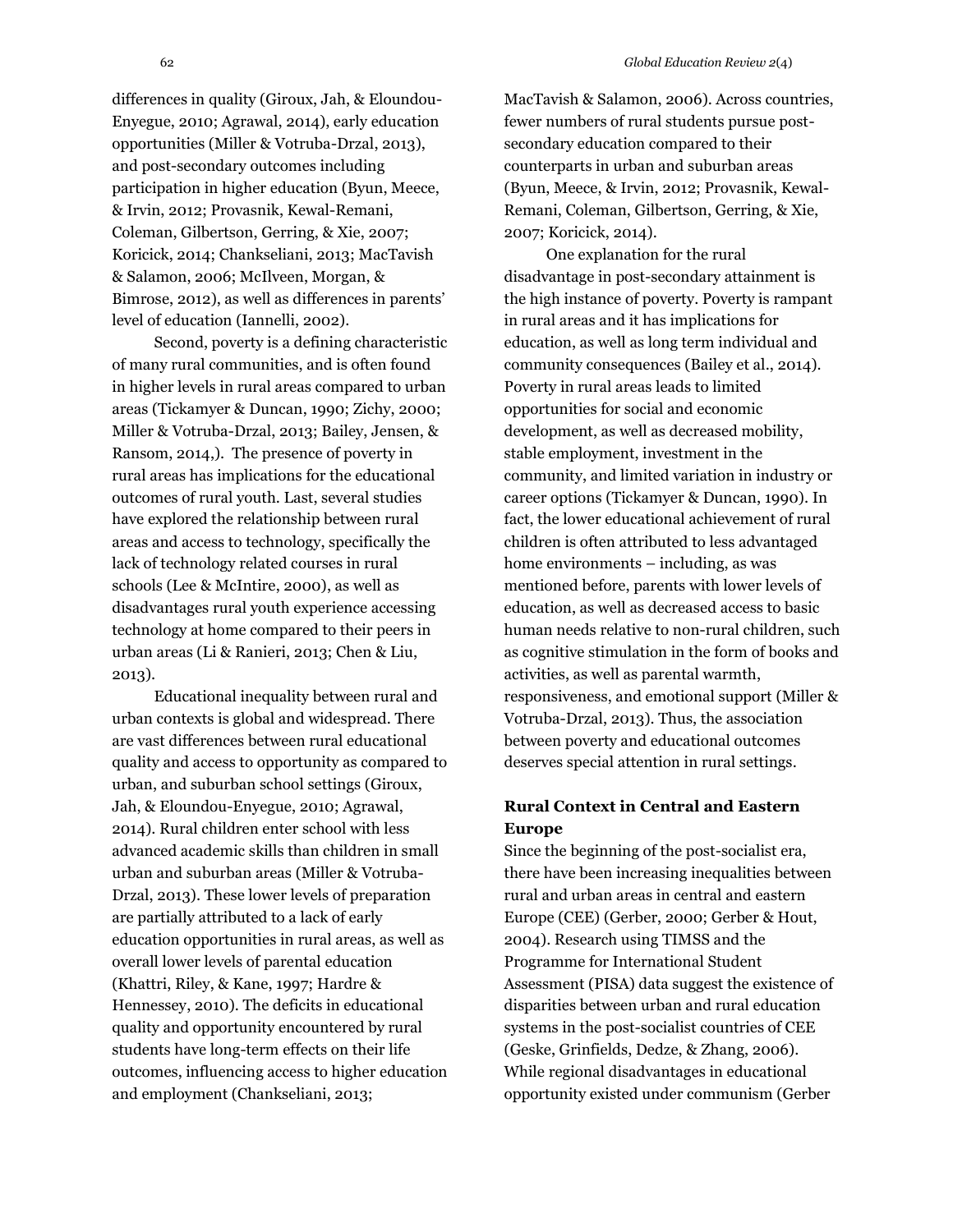& Hout, 1995), opportunity gaps between rural and urban areas have widened (Gerber, 2000; Gerber & Hout, 2004). Heyns (2005) documented increasing inequalities between urban and rural areas, citing that while large urban centers have experienced high levels of growth and development in the post-communist world, rural areas have experienced little change.

Educational achievement in rural areas of CEE was lower than in urban areas. Typically, the educational level achieved by residents in rural areas within CEE countries was below the national average for that country (Zichy, 2000), and lower than in urban areas (Davis & Pearce, 2000). Based on several papers published on learning achievement in central and eastern Europe in 2006, results consistently demonstrated that children in urban schools scored higher on average than students in rural areas (Willms, Smith, Zhang, & Tramonte, 2006). Much of the available data also showed that educational outcomes were highly correlated with socioeconomic status. Low SES was often a characteristic of children in rural areas. One important correlate of socioeconomic status was parental education. This was particularly true in eastern Europe where parental educational level was found to have a stronger impact on students' educational and early occupational outcomes as compared to western European youth, who were more likely to achieve the same educational level as their parents (Iannelli, 2002). In all CEE countries, socioeconomic status was a significant factor in determining the level of education students will achieve (Strakovam, Tomasek, & Willms, 2007).

Recent research using TIMSS and PISA data hinted at the existence of disparities in science achievement between urban and rural education systems in this region (Geske, Grinfields, Dedze, & Zhang, 2006). In Romania, TIMSS 2003 showed that rural students had lower science achievement scores, lower levels of parental education, and fewer educational resources at home as compared to urban students (Istrate, Noveanu, & Smith, 2006).

However, it is possible that TIMSS data underestimated the effect of poverty, since there was no specific measure for socioeconomic status. It is difficult to measure educational outcomes in rural areas where high numbers of the population still do not attend school. For example, in Romania, over half of rural youth ages 15-24 do not attend any type of school (European Commission, 2008).

The presence of poverty is also an unfortunate reality in rural areas of eastern Europe. Rural regions within CEE are characterized as "desolate and the rural population resigned" (Zichy, 2000, p. 87), where poverty is an unfortunate reality (European Commission, 2008). In Lithuania, the poverty rate in rural areas is three times greater than in the country's largest cities (European Commission, 2008). In Romania, the rate of poverty in rural areas is 42% compared to 18% in urban areas (European Commission, 2008). As such, poverty is highly concentrated in rural areas of eastern Europe.

A variety of school factors influence educational outcomes in rural schools, including a lack of advanced course offerings, instructional resources, progressive instruction, professional training, and a safe/orderly climate (Lee & McIntire, 2000). Access to these resources varies greatly between rural and urban schools and decreased access to technology in particular is a correlate of higher poverty and the less developed infrastructure found in rural areas. In addition to inequities that exist in access to technology between rural and urban students, students in rural areas are also disadvantaged in their ability to use the internet autonomously, the degree of social support they received relative to internet use, and internet use as related to self-efficacy (Li& Ranieri, 2013; Chen & Liu, 2013). The lack of effective use and access to technology in rural areas potentially further exacerbated the rural-urban achievement gap.

Increasingly localized systems of government in post-socialist countries place additional strain on rural education in this region. Prior to the upheaval of the early 1990s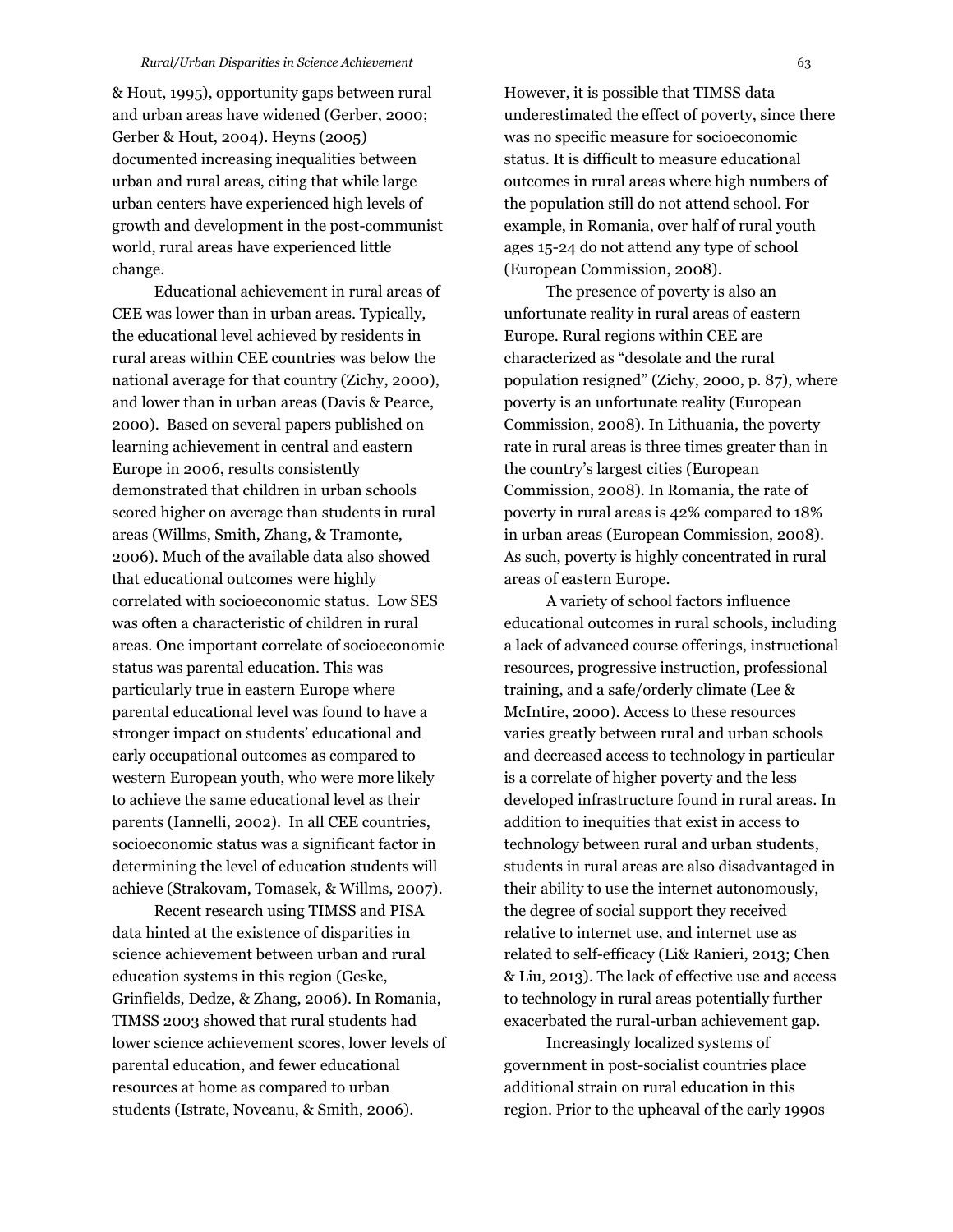and the fall of communism, education systems in eastern Europe and the Soviet Union were highly centralized and controlled, fiscally and systemically through the control of curriculum, personnel, and standards (Micklewright, 1999; Eklof, Holmes, & Kaplan, 2005; Laporte & Ringold, 1997; Amini & Commander, 2012). During the post-socialist transition however, fiscal responsibility for education fell primarily on local governments and families, and the funding responsibility for early education was delegated to families, and private organizations (Laporte & Ringold, 1997). Slovenia and Hungary, for example, have what is considered to be the most decentralized schooling systems in all of eastern Europe (Ammermuller et al., 2005). Because funding for schools is now more closely connected to regional resources and local governments, decentralization poses potential equity issues in this region. Such issues have already been documented in Hungary, where there are indications that educational resources are unequally distributed (Laporte & Ringold, 1997). A greater share of the fiscal burden also falls on families and individuals in this region. In the Czech Republic, schools charged tuition for pre-school and university education, and enrollment in private schools, particularly at the university level, had risen to 9% by 1997. Similarly, in Poland private university enrollment reached 10%, but the largest increase in private university enrollment was in Romania, where 27% of students were paying tuition by 1997 (Laporte & Ringold, 1997). Other financing alternatives are being explored in this region, including partnerships between educational institutions and the private sector (Laporte & Ringold, 1997). This decentralization has special implications for rural schools and communities, which have fewer fiscal resources, school options, and family financial resources to adapt to these changes.

Finally, gender is often considered a significant factor in youths' educational outcomes. The post-Socialist context is a unique frame through which to explore gender, given

the high level of gender equality found in socialist education systems, particularly in the area of science. In central and eastern European countries, there is a lack of consensus amongst scholars about the relationship between gender and educational achievement. While demonstrating that students' background characteristics were less impactful on science achievement than they are on math achievement in central and eastern Europe, Ammermuller et al. (2005) reported that in science, female students did have a disadvantage. On the other hand, Heyns (2005) documented increases in educational inequality based on age, education level, and location but noted that the gender gap has declined since 1989. In the post-Socialist region more broadly, Kovaleva (2010) found no gender differences in natural sciences achievement among Russian fourth and eighth grade students. Similarly, Amini and Commander (2012) found mixed results in Russia when examining gender differences in science achievement based on both TIMSS and PISA. More research is needed to clarify the relationships between gender and academic achievement in post-socialist countries.

Considering the rural context and the characteristics that define rural areas and rural education in eastern Europe, this paper will attempt to answer the following research questions:

- $\div$  Has the rural gap in science achievement changed over time, as captured by TIMSS 1995, 1999, 2003, 2007, and 2011?
- Does computer ownership vary between rural and urban areas?
- $\div$  Does the rural/urban difference in science achievement hold once we account for gender and family SES?

### **Data & Methods**

This study used data from the Trends in International Mathematics and Science Study (TIMSS). The International Association for the Evaluation of Educational Achievement (IEA) has conducted TIMSS every four years since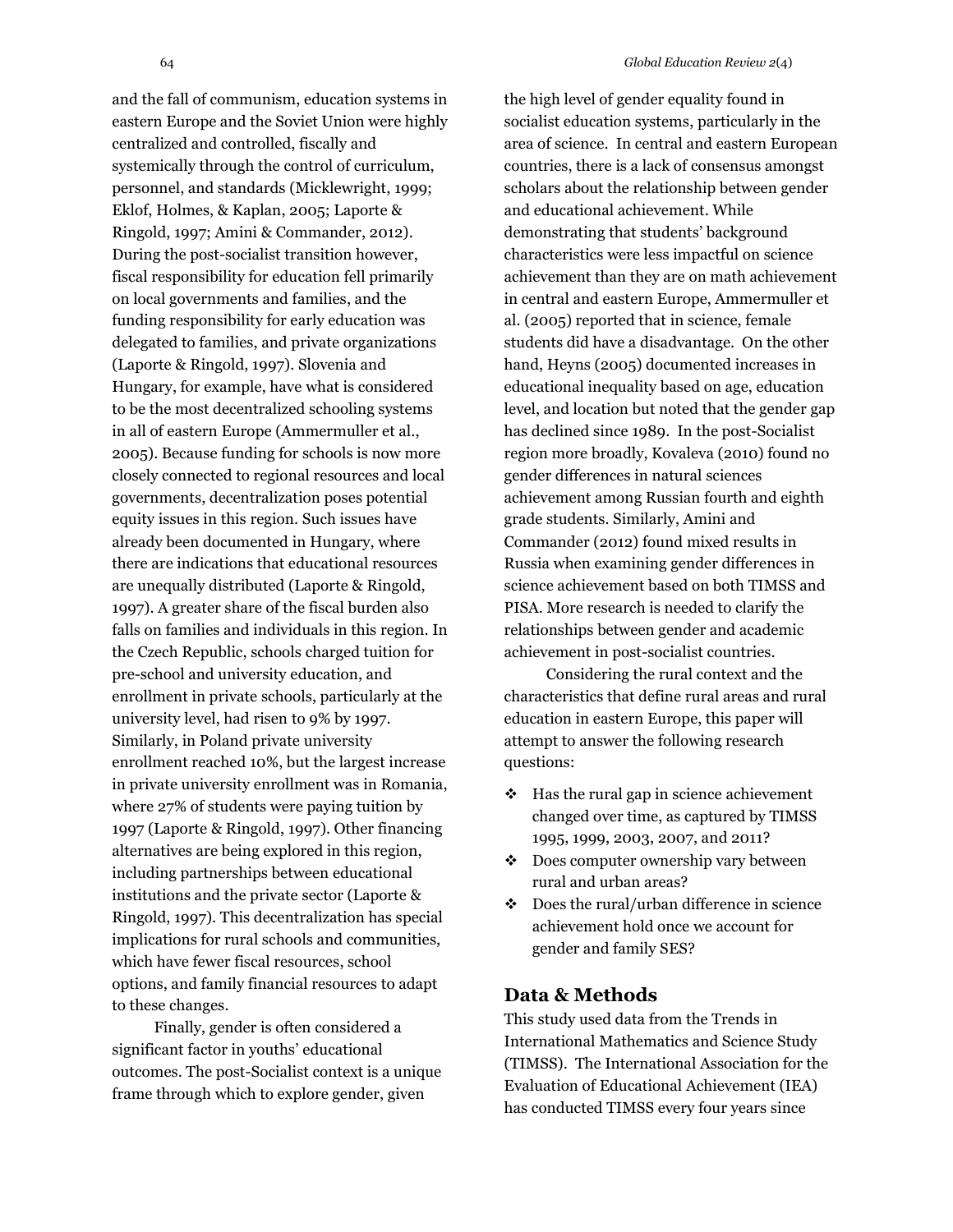1995 and this study utilized data from all five assessments: 1995; 1999; 2003; 2007 and 2011. TIMSS measured student achievement in mathematics and science, and collected information on curriculum and instructional practices for participating countries. For the purposes of this study, we only used TIMSS data on science achievement. TIMSS used a two-stage stratified cluster sampling design in which schools were sampled with probability proportional to their size, and 4th and 8th grade classrooms were randomly selected from those schools. Our study only utilized the 8th grade TIMSS data given our focus on science learning which occurs more during secondary school. The 8th grade data for 1995 actually included a range of students from 6th to 9th grade in some countries, so we restricted the 1995 analysis to only 8th graders as to make it comparable across years.

We restricted our choice of post-socialist eastern European countries based on the availability of the valid data for the countries that participated in all five data collections. As such, we employed data from five eastern European countries: Hungary, Lithuania, Romania, Russia, and Slovenia. TIMMS assigned sampling students weights to ensure the data represented the actual population of schools, classrooms, and students. Using the recommended weights allowed the results to be generalized to target populations of all 8th grade students in each country.

Summary statistics were produced for each country for all five years, but we elected to only present the first and last years in text. <sup>1</sup> We utilized TIMSS 1999 data on computer ownership for Lithuania because this data was not available in TIMSS 1995. To answer the first research question, we conducted a bivariate regression analysis of science achievement by country and location, rural and urban, using TIMSS 1995, 1999, 2003, 2007, and 2011. To answer the second research question we used bivariate logistic regression to analyze if there was a statistically significant difference in the average ownership of computers between rural

and urban students in each country.<sup>2</sup> Third, we conducted multivariate ordinary least squares (OLS) regressions for each year in order to estimate how rurality, gender and socioeconomic background were related to science achievement. Again, we only reported the findings based on the first and last waves. Due to the sampling strategy, the usual ordinary least squares (OLS) regression assumption of completely independent observations may be violated, since students in the same school tend to be similar on unmeasured variables. In order to obtain correct standard errors, we used the recommended jackknife repeated replication (JRR) technique.

Our dependent variable was **performance scores in science** in four content domains (biology, chemistry, physics, and earth science) and three cognitive domains (knowing, applying, and reasoning). TIMSS uses item response theory (IRT) method to map proficiency on a scale with an international mean of 500 with a standard deviation equaling 100. Since TIMSS uses multiple imputation to create five plausible values (PV) for science achievement, we used specific PV commands in STATA to sum the plausible scores and to account for the additional standard error associated with PVs.

Our main variable of interest was a binary variable for whether a student **attended a rural school**. Since TIMSS altered the way they measured rural status between 1999 and 2003, we coded the variable to be consistent over time. For 1995 and 1999, rural was defined categorically as living in a geographically isolated or village area. We used this as our measure for rural when analyzing the 1995 and 1999 waves of TIMSS. In subsequent years, rural was defined numerically indicating an area with less than 3,000 people. We utilized this definition of rural when analyzing the 2003, 2007, and 2011 waves. We compared descriptives as well as UNESCO data to ensure the rural measure captured the population of interest.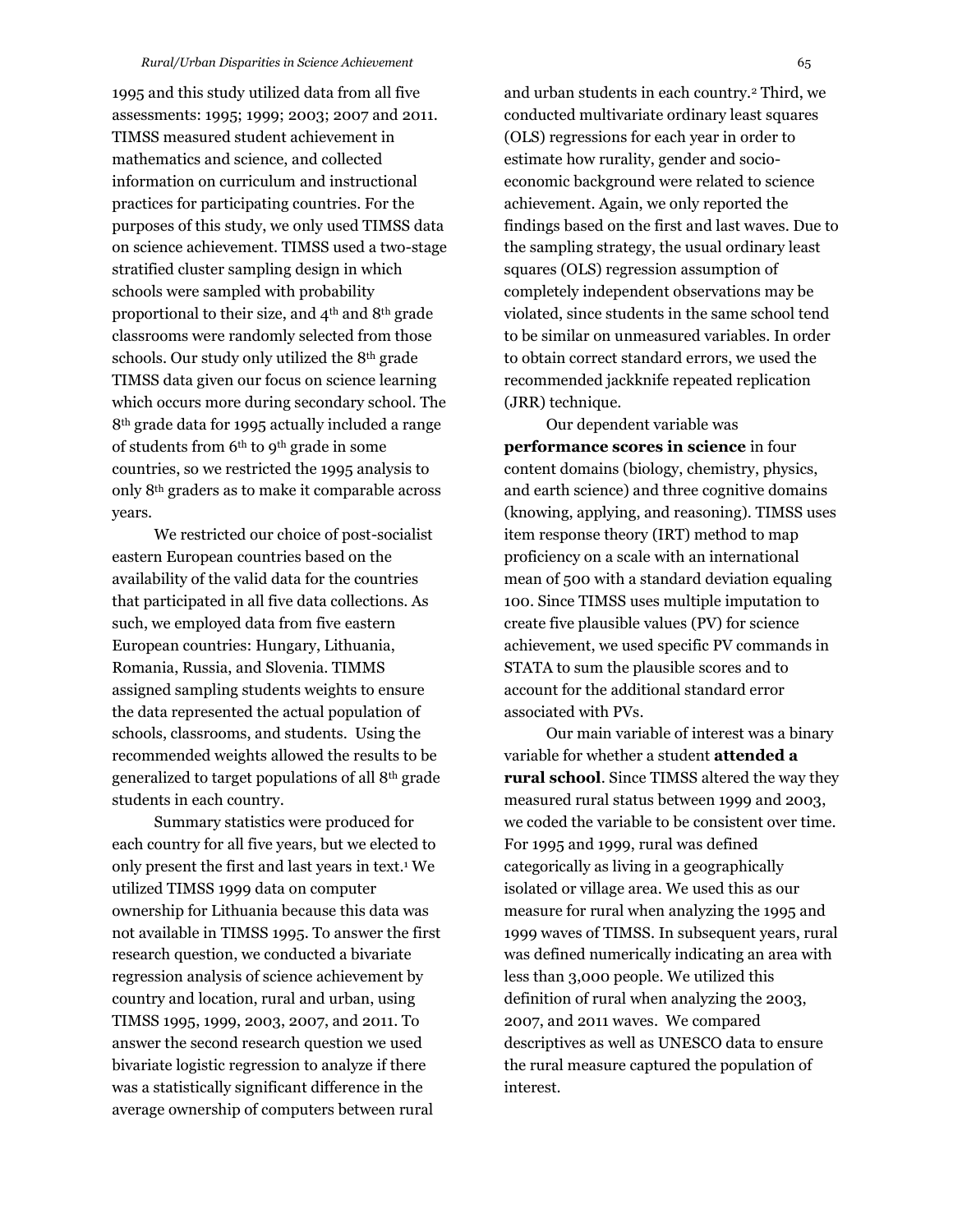We also include other variables in the multivariate model, specifically gender and family socioeconomic status. **Gender** was measured using a dichotomous scale (0=male and 1=female). **Family socioeconomic status** was captured by using two variables: parental education and a composite of home possessions.<sup>3</sup> One of the variables in home possessions, **computer ownership**, was also used in the analysis comparing rural and urban ownership of a computer. Parental education is a dummy variable indicating that one of the parents has received a BA degree or higher. Home possessions was a standardized variable that was used as a proxy for family wealth. It was a composite measure of home possessions including ownership of a calculator, desk, dictionary, and computer, as well as access to internet in the home. The number of books in the home was also included. The measure was

standardized for each year so that it showed the relative position of a student's family.

# **Results**

Table 1 presents descriptive statistics for the variables used in the analysis for the first wave (1995) by country. Table 2 presents descriptive statistics for the variables used in the analysis for the last wave of TIMSS (2011) by country. In TIMSS 1995 we see that only Lithuania and Romania scored below the international mean, at approximately 463 and 470 respectively. In the 2011 wave, Romania is the only country in our study that remained below the international mean at 465. Between 1995 and 2011, Hungary's overall eighth grade science score decreased by 2.7%, Lithuania had a 10.88% increase, Romania a 1.2% decrease, the Russian Federation a 3.7% increase, and finally Slovenia saw a 0.3% increase in science score between 1995 and 2011.

|                        | Hungary | Lithuania  | Romania | Russian    | Slovenia |
|------------------------|---------|------------|---------|------------|----------|
|                        |         |            |         | Federation |          |
| Mean Science           |         |            |         |            |          |
| Achievement            | 536.75  | 463.56     | 470.93  | 522.58     | 540.98   |
| Percentage of          |         |            |         |            |          |
| <b>Rural Students</b>  | 0.35    | 0.32       | 0.31    | 0.23       | 0.33     |
| Percentage of          |         |            |         |            |          |
| <b>Female Students</b> | 0.51    | 0.55       | 0.50    | 0.53       | 0.51     |
| <b>SES</b>             |         |            |         |            |          |
| (Standardized          |         |            |         |            |          |
| Home                   |         |            |         |            |          |
| Possessions)           | 0.33    | 0.13       | $-0.83$ | 0.21       | 0.23     |
| Parental               |         |            |         |            |          |
| Education (BA or       |         |            |         |            |          |
| higher)                | 0.27    | 0.51       | 0.12    | 0.40       | 0.21     |
| Percentage with a      |         |            |         |            |          |
| computer               | 0.37    | $0.16^{i}$ | 0.19    | 0.35       | 0.47     |
| N                      | 2912    | 2525       | 3725    | 4022       | 2708     |

Table 1. Descriptive statistics by country for TIMSS 1995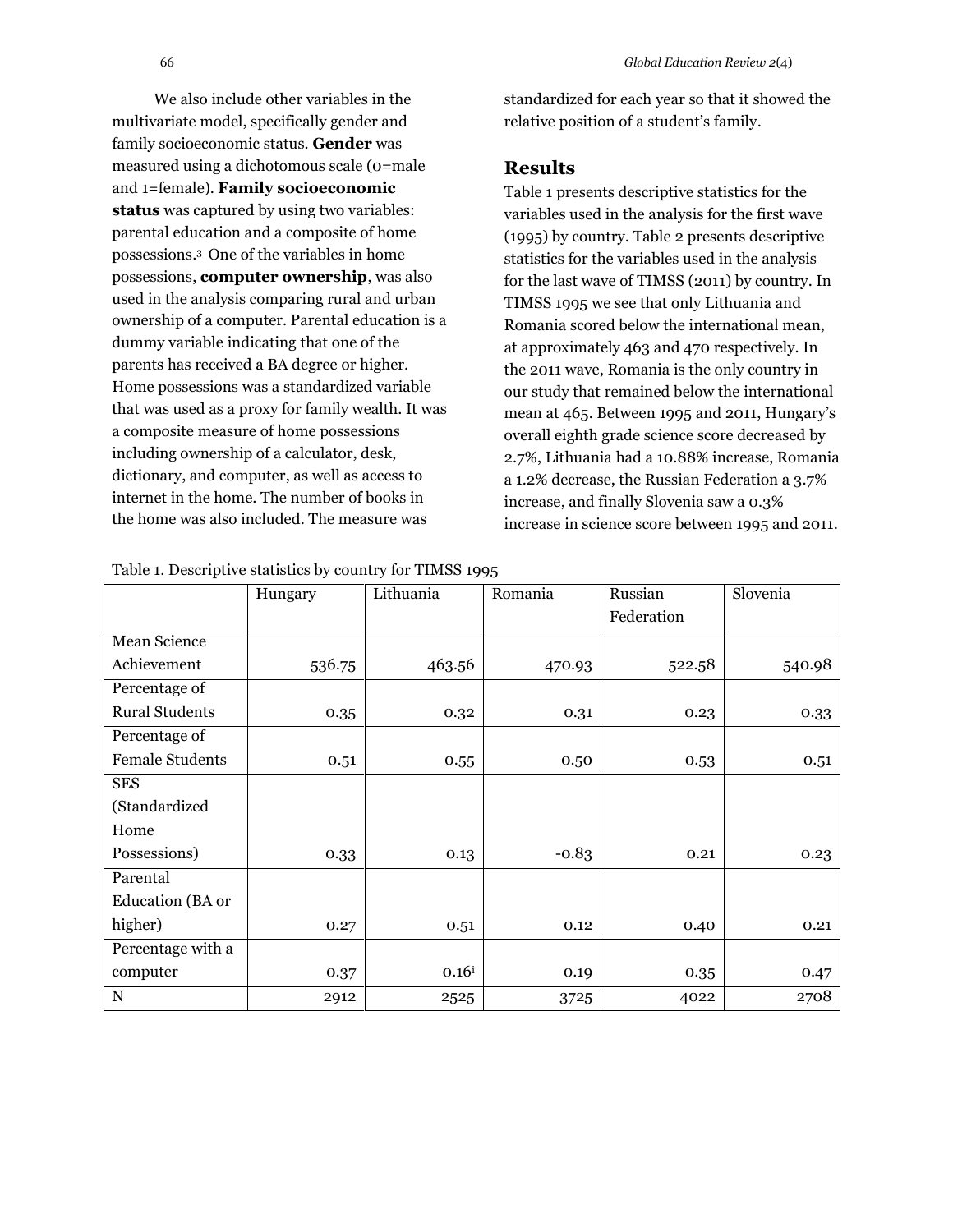|                      | Hungary | Lithuania | Romania | Russian<br>Federation | Slovenia |
|----------------------|---------|-----------|---------|-----------------------|----------|
|                      |         |           |         |                       |          |
| Mean Science         |         |           |         |                       |          |
| Achievement          | 522.39  | 513.87    | 464.69  | 542.46                | 542.82   |
| % Students           |         |           |         |                       |          |
| Rural                | 0.20    | 0.27      | 0.24    | 0.16                  | 0.29     |
| % Female             | 0.49    | 0.49      | 0.48    | 0.49                  | 0.49     |
| <b>SES</b>           |         |           |         |                       |          |
| (Standardized        |         |           |         |                       |          |
| Home                 |         |           |         |                       |          |
| Possessions)         | 0.19    | $-0.19$   | $-0.48$ | $-0.24$               | 0.24     |
| Parental             |         |           |         |                       |          |
| <b>Education</b> (BA |         |           |         |                       |          |
| or higher)           | 0.29    | 0.28      | 0.22    | 0.57                  | 0.34     |
| % with a             |         |           |         |                       |          |
| computer             | 0.95    | 0.96      | 0.84    | 0.88                  | 0.99     |
|                      |         |           |         |                       |          |
| $\mathbf N$          | 5176    | 4735      | 5523    | 4891                  | 4403     |

| Table 2. Descriptive statistics by country for TIMSS 2011 |  |  |  |
|-----------------------------------------------------------|--|--|--|
|                                                           |  |  |  |

In 1995, from 19% of students (Romania) to 47% of students (Slovenia) owned a computer. Within all five countries, there were significant disparities between rural and urban students in terms of computer ownership (see Table 3). For instance, only a quarter of rural students in Hungary possessed computers while 43% of urban students possessed computers. By 2011, computer ownership had rapidly increased for students in all countries, but important differences remained between rural and urban computer ownership. The disparity between rural and urban computer ownership had narrowed substantially in Hungary and Lithuania and had disappeared completely in

Slovenia. Conversely, the Russian Federation had the widest difference between rural and urban ownership with urban areas approaching universal ownership (93%) while only about two-thirds of rural students owned computers.

In most countries, rural students were less likely to own a computer as compared to students in urban areas. This trend was consistent across waves with little variation and in most cases the relationship was statistically significant. While this comparative analysis is descriptive in nature, it nonetheless sheds light on how differential access to technology may act as a stratifying mechanism between rural and urban students.

| $\tilde{}$             | $\overline{\phantom{a}}$ | $\sim$    |       | - - -     |  |
|------------------------|--------------------------|-----------|-------|-----------|--|
|                        |                          | 1995      | 2011  |           |  |
|                        | Rural                    | Urban     | Rural | Urban     |  |
| Hungary                | 0.25                     | $0.43***$ | 0.90  | $0.97***$ |  |
| Lithuania <sup>4</sup> | 0.09                     | $0.19***$ | 0.91  | $0.98***$ |  |
| Romania                | 0.10                     | $0.24***$ | 0.73  | $0.86**$  |  |
| Russian<br>Federation  | 0.24                     | $0.38***$ | 0.66  | $0.93***$ |  |
| Slovenia               | 0.38                     | $0.50***$ | 0.99  | 0.99      |  |

Table 3: Mean differences in computer ownership by rural-urban status for TIMSS 1995 and 2011

Note: \*  $p<sub>0.05</sub>$ , \*\*  $p<sub>0.01</sub>$ , \*\*\*  $p<sub>0.01</sub>$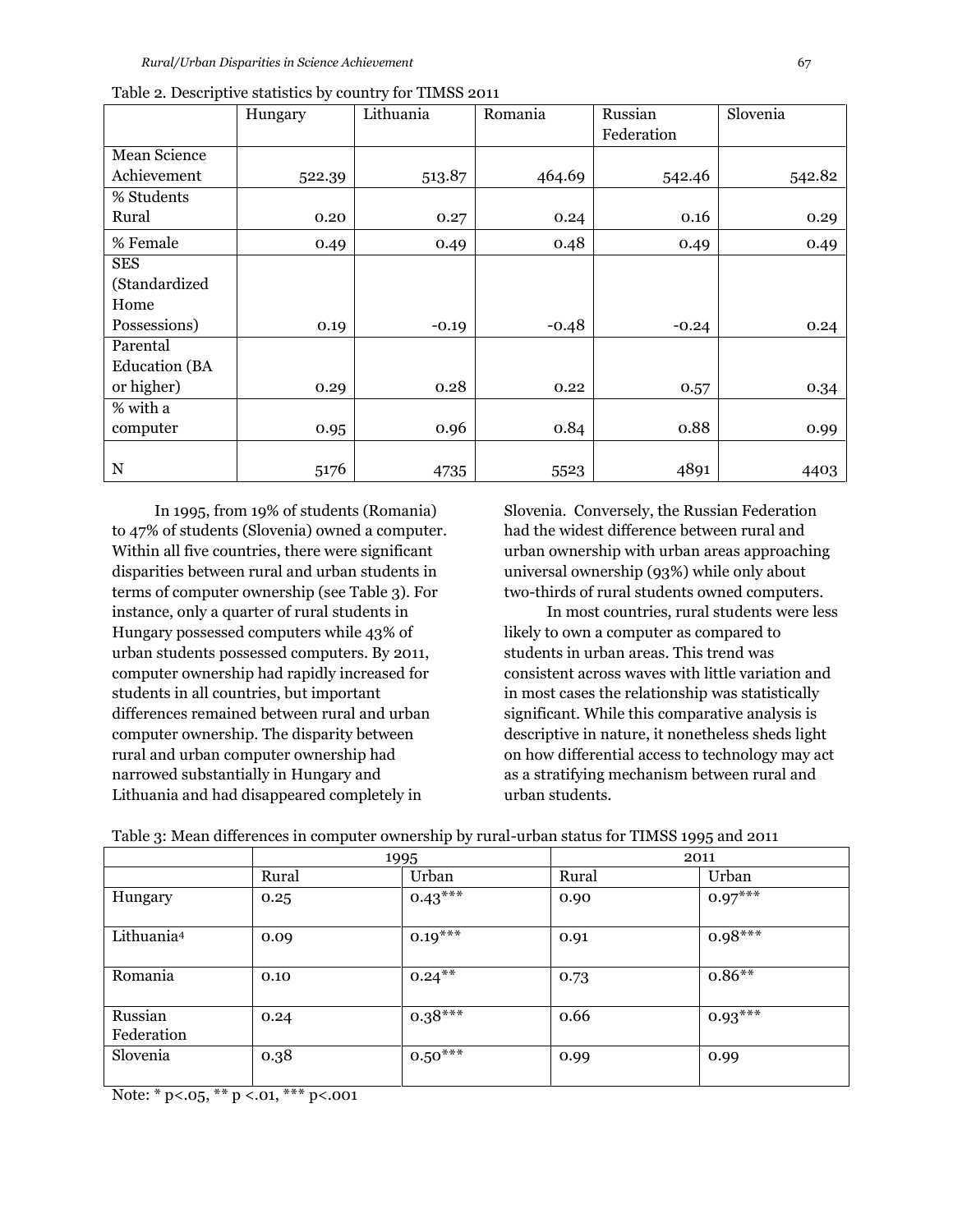In 1995, rural school children in CEE performed worse than their urban counterparts in the area of science (see Table 4). As indicated in our bivariate model, rural schools had significantly lower scores in four of the five countries. The rural deficit was largest in Hungary ( $b = -30.94$ ;  $p < .001$ ) and the Russian Federation ( $b=-37.06$ ;  $p<0.01$ ). No significant differences in rural scores were found in Romania. Once gender, home possessions, and parental education were controlled for, rural disadvantage remained significant in Hungary  $(b=-12.44; p<0.05)$  and the Russian Federation (b=-25.50; p<.001). Family socioeconomic status, measured as home possessions and parental education, seemed to account for much of the rural deficit.

Socioeconomic status was significantly related to science achievement across all

countries, with greater levels of home possessions associated with science scores. Only in the Russian Federation, was the effect of home possessions smaller than the effect of being from a rural area. Finally, parental education had a significant effect on science scores across all countries, with students whose parents held a BA or higher achieving higher science scores. In all countries, significant differences were found between genders, with females, on average, scoring lower than males on science. Notably, we tested a rural gender interaction, but the rural disadvantage did not vary by gender. In sum, students in rural areas fared worse in science than their urban peers, but family socioeconomic explained away the deficit everywhere but the Russian Federation and Hungary.

|                      | Hungary     |             | Lithuania |             | Romania   |             | Russian Federation       |             | Slovenia    |             |
|----------------------|-------------|-------------|-----------|-------------|-----------|-------------|--------------------------|-------------|-------------|-------------|
|                      |             |             |           |             |           |             |                          |             |             |             |
|                      | $-30.94***$ | $-12.44*$   | $-20.00*$ | $-3.34$     | $-17.40$  | 3.70        | $\overline{\phantom{a}}$ | $-25.50***$ | $-16.38*$   | $-4.02$     |
|                      | (5.78)      | (5.91)      | (8.57)    | (9.66)      | (13.27)   | (11.95)     | 37.06***                 | (7.20)      | (6.74)      | (6.61)      |
| Rural                |             |             |           |             |           |             | (7.37)                   |             |             |             |
|                      |             | $-25.39***$ |           | $-33.24***$ |           | $-11.76$ ** |                          | $-12.36***$ |             | $-29.87***$ |
|                      |             | (4.40)      |           | (4.53)      |           | (4.23)      |                          | (3.33)      |             | (4.15)      |
| Female               |             |             |           |             |           |             |                          |             |             |             |
| <b>SES</b>           |             | $28.60***$  |           | $24.27***$  |           | $15.33$ *** |                          | $14.98***$  |             | $31.35***$  |
| (Standardized)       |             | (2.96)      |           | (3.79)      |           | (2.82)      |                          | (3.71)      |             | (3.76)      |
| Home                 |             |             |           |             |           |             |                          |             |             |             |
| Possessions)         |             |             |           |             |           |             |                          |             |             |             |
| Parental             |             | $37.42***$  |           | $20.09***$  |           | $27.49***$  |                          | $32.76***$  |             | $41.12$ *** |
| <b>Education</b> (BA |             | (5.19)      |           | (5.06)      |           | (9.35)      |                          | (5.33)      |             | (4.93)      |
| or higher)           |             |             |           |             |           |             |                          |             |             |             |
|                      | $547.37***$ | $547.25***$ | 470.03*** | 485.30***   | 476.15*** | 499.77***   | $531.16***$              | $523.41***$ | $545.43***$ | 543.88***   |
|                      | (3.47)      | (4.41)      | (5.25)    | (5.85)      | (6.17)    | (5.71)      | (4.19)                   | (6.15)      | (3.81)      | (4.22)      |
| Constant             |             |             |           |             |           |             |                          |             |             |             |
| R Squared            | 0.0351      | 0.1716      | 0.0132    | 0.1219      | 0.0062    | 0.0755      | 0.0034                   | 0.0937      | 0.0099      | 0.1557      |
| N                    | 2833        | 1909        | 2325      | 1198        | 3698      | 2670        | 4022                     | 3270        | 2267        | 1963        |

Table 4. Multivariate ordinary least squares (OLS) regression analysis for Science achievement TIMSS 1995

Note: \* p<.05, \*\* p <.01, \*\*\* p<.001

Standard errors in parenthesis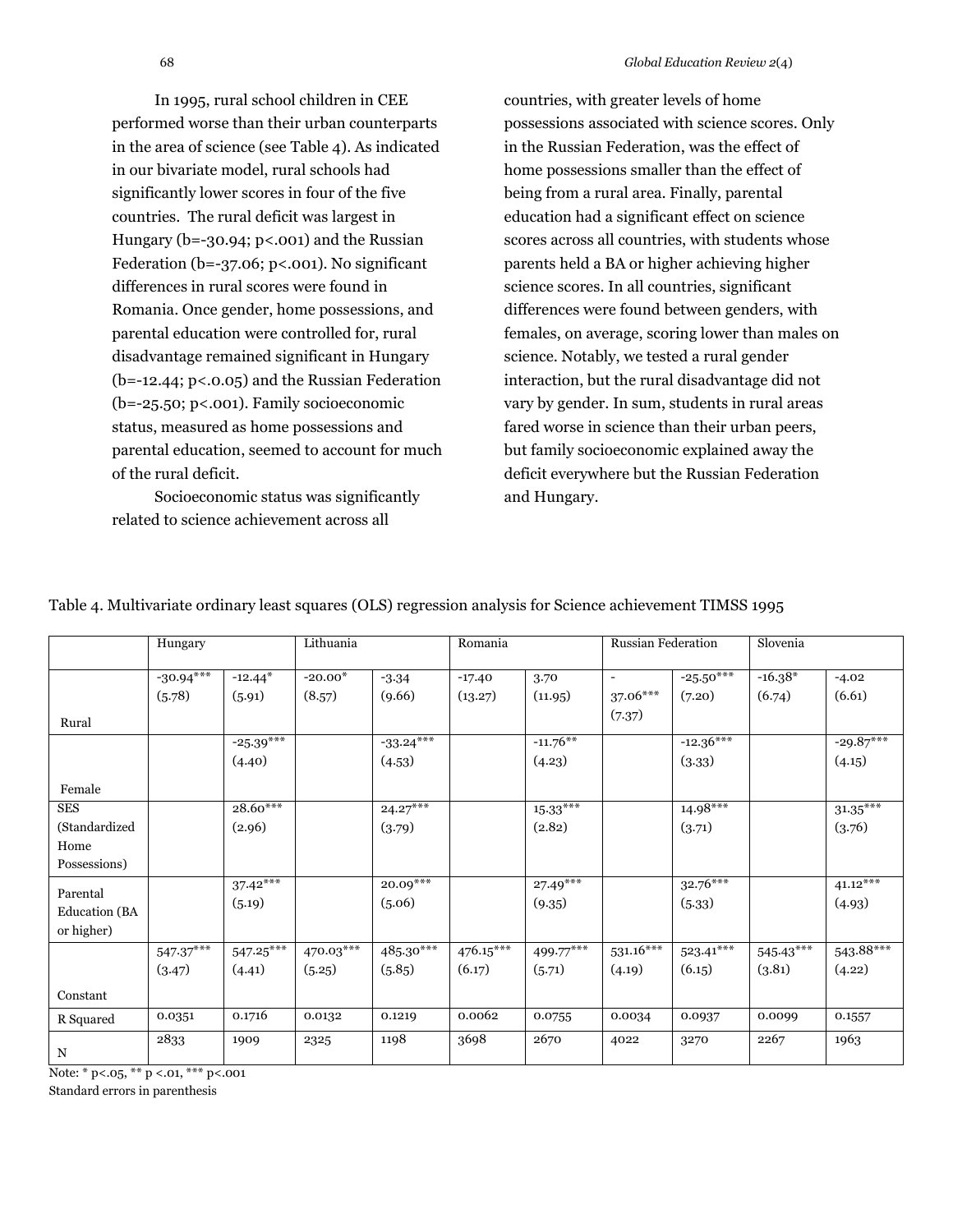Rural children continued to perform worse than their urban counterparts in the area of science in 2011 in all countries except for Slovenia (see Table 5). The first model showed that rural school students scored lower on TIMSS 2011 in Hungary, Lithuania, Romania, and the Russian Federation. The rural deficit was largest in Hungary (b=-41.53; p<.001) and Lithuania (b=-37.83; p<.001). In Slovenia, there was no significant difference between rural and urban students.

When gender and family socioeconomic status were controlled for, significant negative differences in science achievement between rural and urban students remained in Hungary (b=-25.47; p<.001) and Lithuania (b=-23.33, p<.001). Socioeconomic status via home possessions and parental education seem to explain away much of the rural deficit in Romania. Controlling for SES had the greatest impact on the magnitude of the rural effect in Romania and Hungary. Notably, in Lithuania the effect for home possessions was smaller in magnitude than the effect of being from a rural area. In Slovenia, family socioeconomic status, specifically the standardized measure for home possessions, partially explained the rural deficit in science achievement.

Parental education, as a measure of SES, was associated with science scores in Hungary, Lithuania, Romania, and the Russian Federation, with students whose parents held a BA or higher achieving higher science scores. Markedly, in the Russian Federation, the effect of parental education accounted for the majority of rural disadvantage in science achievement while home possessions was not related to achievement. Finally, significant differences by gender were found only in Hungary and Lithuania. In Hungary, females on average scored lower than males (b=-13.26, p<.001), while in Lithuania (b=6.25, p<.05) females on average scored higher than their male counterparts. As previously stated, we tested a rural gender interaction but found that the gender gap did not vary by type of location. Overall, analysis of the 2011 wave demonstrates that students in rural areas performed less well in the area of science achievement as compared to their urban peers. However, family socioeconomic status explains away the rural deficit in all countries except Hungary and Lithuania.

|                                                | Hungary               |                        | Lithuania             |                       | Romania               |                      | <b>Russian Federation</b> |                      | Slovenia              |                       |
|------------------------------------------------|-----------------------|------------------------|-----------------------|-----------------------|-----------------------|----------------------|---------------------------|----------------------|-----------------------|-----------------------|
|                                                | $-41.53***$<br>(6.44) | $-25.47***$<br>(5.18)  | $-37.83***$<br>(5.70) | $-23.33***$<br>(5.62) | $-33.95***$<br>(8.58) | $-16.04$<br>(8.83)   | $-23.37*$<br>(10.33)      | $-7.99$<br>(10.91)   | 4.30<br>(5.04)        | $-3.97$<br>(5.31)     |
| Rural                                          |                       |                        |                       |                       |                       |                      |                           |                      |                       |                       |
|                                                |                       | $-13.26***$<br>(3.78)  |                       | $6.25*$<br>(3.06)     |                       | 2.64<br>(3.50)       |                           | $-5.12$<br>(3.13)    |                       | $-4.23$<br>(3.98)     |
| Female                                         |                       |                        |                       |                       |                       |                      |                           |                      |                       |                       |
| <b>SES</b><br>(Standardized<br>Home            |                       | $30.80***$<br>(2.65)   |                       | $15.57***$<br>(2.53)  |                       | $16.99***$<br>(2.09) |                           | 5.97<br>(2.04)       |                       | $17.10***$<br>(2.92)  |
| Possessions)                                   |                       |                        |                       |                       |                       |                      |                           |                      |                       |                       |
| Parental<br><b>Education</b> (BA<br>or higher) |                       | $33.89***$<br>(3.63)   |                       | $29.03***$<br>(3.73)  |                       | $26.69***$<br>(5.21) |                           | $30.22***$<br>(4.09) |                       | 35.30<br>(4.21)       |
|                                                | $531.38***$<br>(3.42) | $520.69$ ***<br>(3.97) | $524.28***$<br>(2.83) | 516.10<br>(3.67)      | 472.66***<br>(4.04)   | 481.74<br>(5.11)     | $546.25***$<br>(3.30)     | 536.59***<br>(4.28)  | $544.81***$<br>(3.54) | $537.71***$<br>(4.73) |
| Constant                                       |                       |                        |                       |                       |                       |                      |                           |                      |                       |                       |
| R Squared                                      | 0.041                 | 0.221                  | 0.0492                | 0.1268                | 0.0282                | 0.1428               | 0.0127                    | 0.0639               | 0.0006                | 0.0912                |
| N                                              | 4991                  | 3977                   | 4536                  | 3053                  | 5433                  | 3945                 | 4893                      | 3811                 | 4210                  | 3101                  |

Table 5. Multivariate ordinary least squares (OLS) regression analysis for Science Achievement TIMSS 2011

Note: \* p<.05, \*\* p <.01, \*\*\* p<.001 Standard errors in parenthesis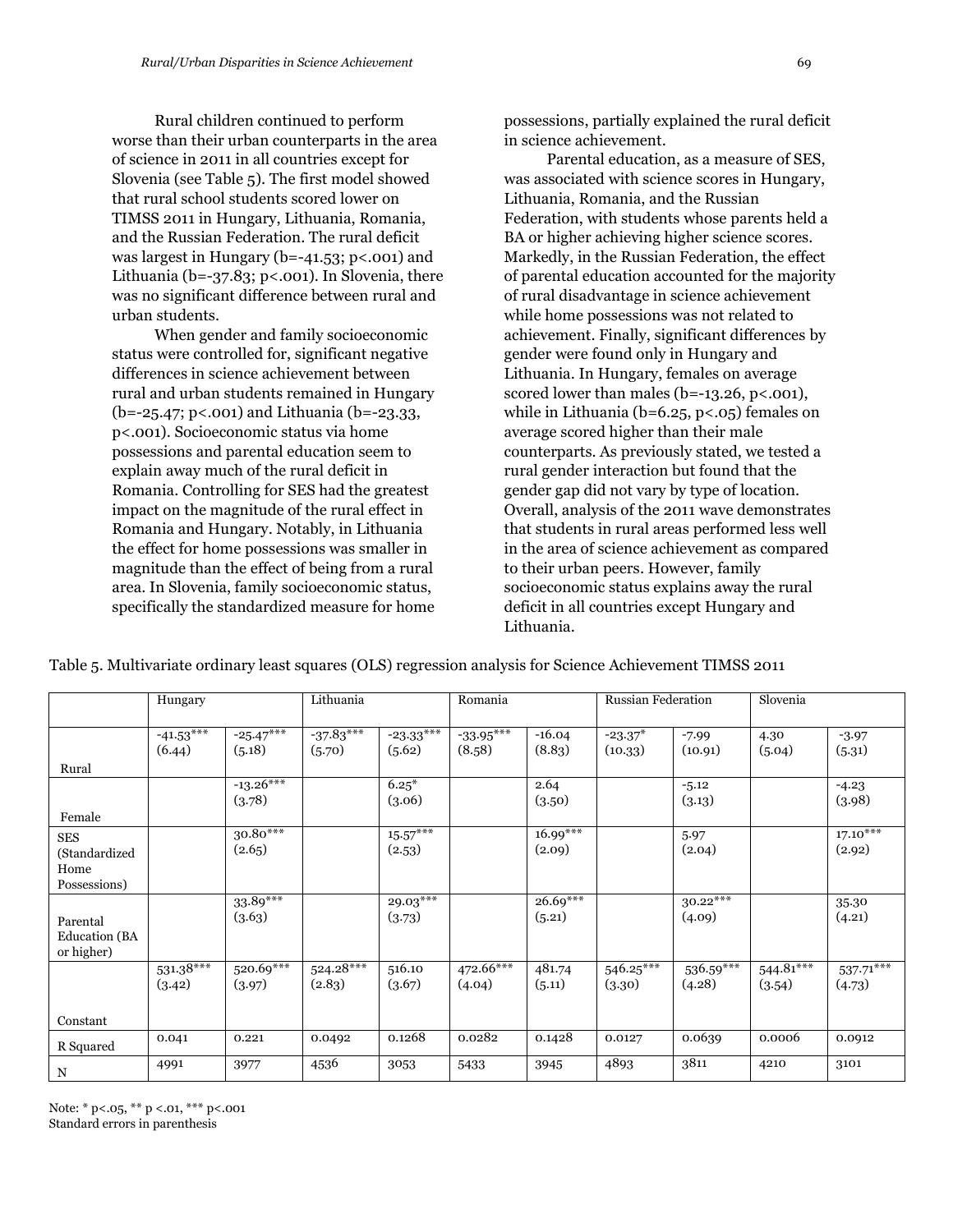In addition, we also ran the analysis using TIMSS 1999, 2003, and 2007. <sup>6</sup> The results of the multivariate analysis using TIMSS 1999, after controlling for gender and family socioeconomic status, found significant negative differences in achievement between rural and urban students in science in Hungary and the Russian Federation. Analysis of TIMSS 2003 found no significant differences between rural and urban students on science achievement after controlling for gender and family socioeconomic status. Results of the TIMSS 2007 analysis show a resurgence of the effect of rural location on science achievement after controlling for gender and family socioeconomic status. In this wave, a significant difference in science achievement between rural and urban students was found in both Hungary and Lithuania. As already stated, this disparity remained in these two countries in

2011. Attending a school in a rural location was negatively correlated with a students' science achievement across countries with few inconsistencies. The only exceptions appeared to be a lack of a significant effect in Romania in 1995 and in 1999, 2003, and 2011 for Slovenia. Slovenia presents the most inconsistent rural effect on science achievement, demonstrating significant differences between rural and urban science achievement in only in TIMSS 1995 and 2007.

Overall, once we control for gender and family socioeconomic status, the rural effect disappeared in most cases. In 1995, the Russian Federation had a substantial rural-urban disparity, but it declined in subsequent years and eventually disappeared. In 2003, the rural effect on science achievement disappeared for all countries after controlling for gender and family SES. This was followed by the 2007 wave where we see the resurgence of the rural effect in Hungary, as well as the presence of a rural effect in Lithuania, which had not been present in previous waves. The rural effect in Hungary and

Lithuania remained through the 2011 wave. Across the multivariate analysis, family socioeconomic status exerted the greatest control over the effect of rural location on science achievement.

### **Discussion**

We employed the  $8<sup>th</sup>$  – grade data from the Trends in International Mathematics and Science Study (TIMSS) 1995, 1999, 2003, 2007, and 2011 for five eastern European countries – Hungary, Lithuania, Romania, the Russian Federation, and Slovenia. The goal of this analysis was to answer three main research questions: a) Does the rural gap in science achievement change over time, using TIMSS 1995, 1999, 2003, 2007, and 2011? b) Does computer ownership vary between rural and urban areas? c) Does the rural/urban difference in science achievement hold once we account for gender and family SES?

Our findings showed that there were significant differences between rural and urban eighth grade science achievement across waves from 1995 to 2011 in these post-socialist countries. We found that in most countries, students attending rural schools had significantly lower science scores than their urban counterparts and students in rural areas scored lower than urban students across all waves of TIMSS. There were a small number of exceptions to this finding, including no rural/urban difference in Romania in 1995, and in Slovenia in 1999, 2003, 2011. It is evident from our findings that rural student achievement in the area of science has not improved since the fall of communism. Considering these findings both historically, and as characteristics of the post-socialist transformation, the results are significant. Through the course of the last two decades, as measured by TIMSS, rural students continued to perform worse than their urban counterparts in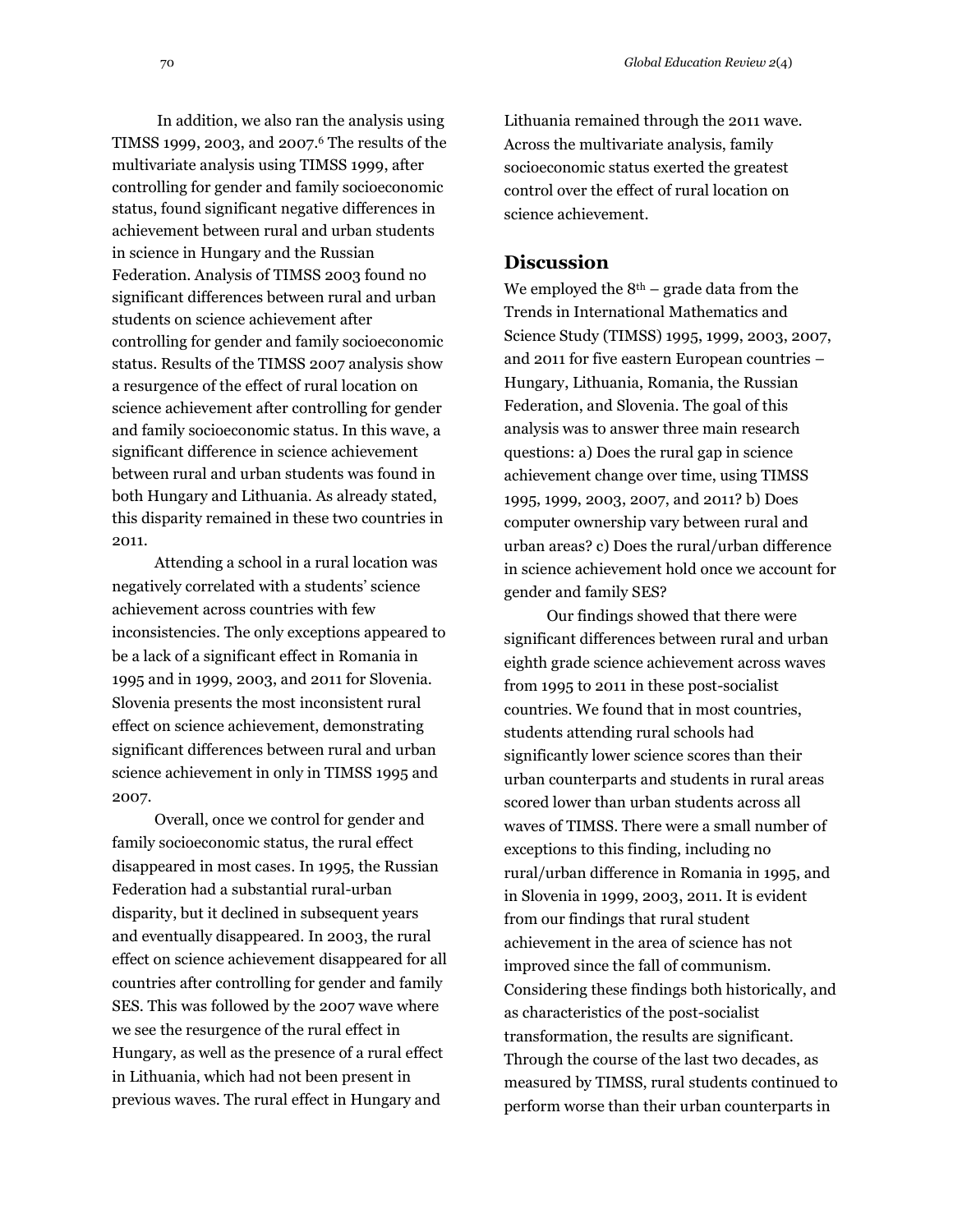the area of science. The fall of communism and the subsequent political and economic transformations in central and eastern Europe have not had a positive impact on the educational outcomes of rural students in the area of science.

After controlling for gender and family socioeconomic status however, our interpretation of the negative relationship between rural location and science achievement comes into focus. In all but a few cases, the rural disadvantage in science achievement disappeared after controlling for gender and family socioeconomic status. Notably, family socioeconomic status accounted for a greater proportion of the rural disadvantage in science achievement, as compared to gender. Looking at the impact of gender and family socioeconomic status historically, we can see that in 1995, the rural disadvantage only remained in Hungary and the Russian Federation after controlling for these variables. There was no significant rural effect on science achievement for all countries in 2003. By the final wave in 2011, a significant rural effect on science achievement was observed in Hungary and Lithuania even after controlling for our other variables.

What these findings show is that over the course of the post-socialist transition, family socioeconomic status explained much of the difference between rural and urban science achievement. This was especially true for 2003, when there was no significant rural disadvantage after controlling for these variables. However, the resurgence of the rural effect on science achievement in Hungary and Lithuania in the final wave, even after adding control variables was significant. In 2011, rural students in Lithuania scored on average over 23 points lower than urban students even after controlling for gender and family SES. Similarly, in Hungary it was clear that family SES accounted for a significant amount of rural disadvantage in the

area of science achievement. Yet, even after accounting for these variables, the rural disadvantage was still present.

In the case of Hungary, being rural appeared to have a unique effect on science achievement. One possible explanation for the persistent rural effect in Hungary is school tracking. Hungary is more highly tracked compared to the other countries in this study and it tracks students early – at age 11 (Woessmann, 2009). Research on the effects of tracking indicate that tracking students into different types of schools increases inequality, and early tracking (before 9th grade) further exacerbates this effect (Woessmann, 2009; Hanushek & Woessmann, 2006). There is also research that points to the effect of early tracking and its impact on the relationship between socioeconomic status and student performance. Essentially, early tracking increases the effect of family background on student performance (Woessmann, 2009; Schuetz, Ursprung, & Woessmann, 2008). Early tracking is one possible cause for the persistent rural effect on science achievement in Hungary after accounting for family socioeconomic status.

Our bivariate analysis of computer ownership also sheds light on an important indicator for socioeconomic status, students' access to technology. Rural students were less likely to own computers than their urban counterparts. This finding was true across all countries included in this study with the exception of Slovenia in 2003 and 2011. While this finding may not have been surprising in 1995, when home PC ownership was less common, in 2011 computer ownership was of greater importance in the field of education and in students' life outcomes. This finding is in line with the literature on the lack of access to technology experienced by students in rural locations and has implications for students'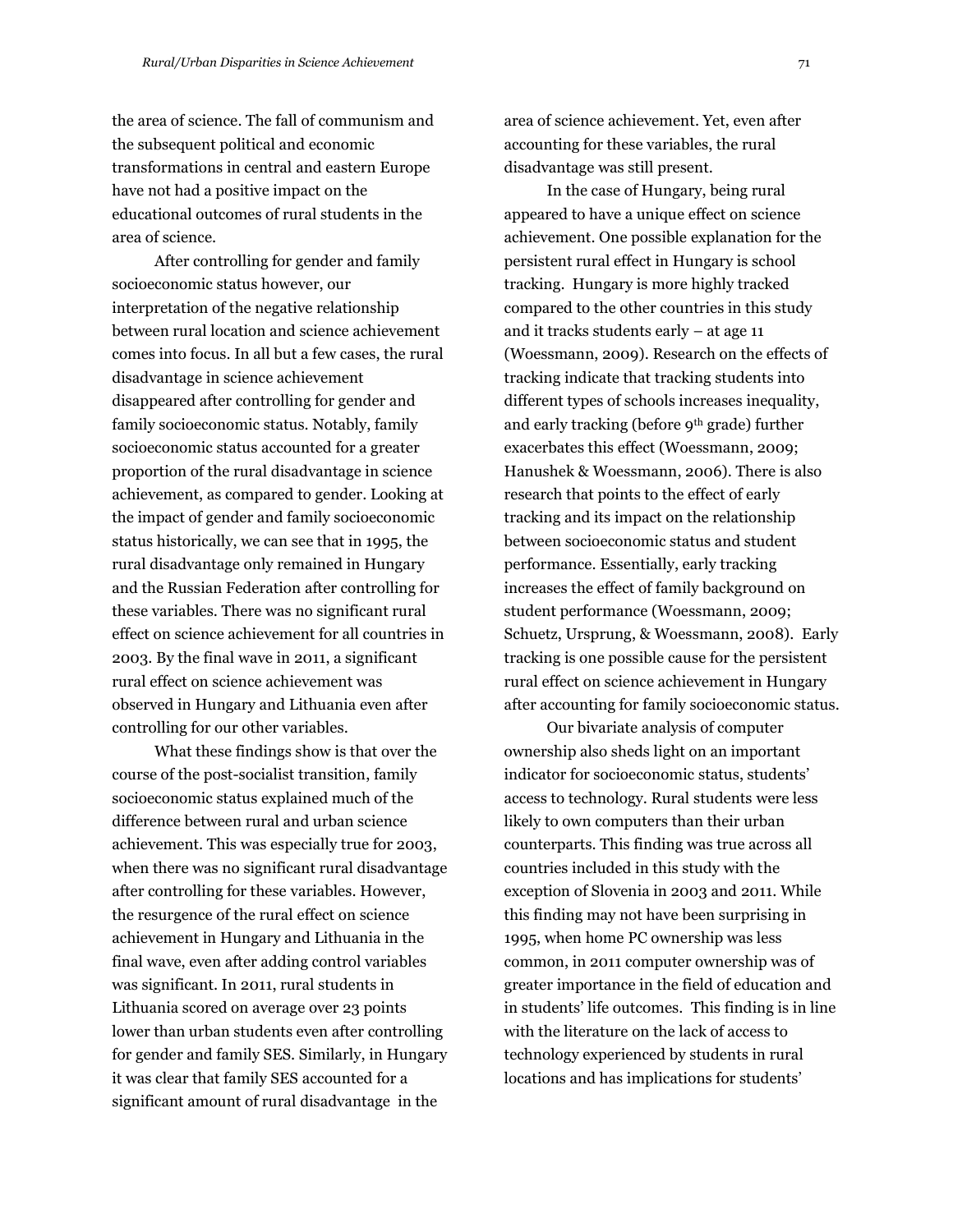socioeconomic status and ultimately, educational outcomes.

There are some important trends here in the relationship between gender and science achievement. While a significant female disadvantage in science achievement was observed across countries in early waves of TIMSS, by 2011 we observed significant effects for gender only in Hungary and Lithuania. However, the finding in Lithuania was a positive significant effect between gender and science achievement, with female students outperforming male students. By the 2011 wave, gender accounted for little of the rural disadvantage, suggesting an even stronger connection between SES and the educational outcomes of rural youth.

While gender was associated with science achievement, family socioeconomic status played a much larger role in the educational disadvantages of rural youth. Through our analysis, we are able to conclude that the findings related to SES were consistent with literature on rural education, as well as the strong relationship between rural locations and poverty. In each case, family socioeconomic status, as measured through home possessions and parental education played a significant role in accounting for some of the observed disadvantage of rural location on science achievement in post-socialist countries. Ultimately, the rural disadvantage appeared to be more of a SES disadvantage. This again goes back to the strong ties found between rural areas and poverty. These findings demonstrated the challenges that youth in rural areas face, as well as the impact of SES and poverty on the educational outcomes of rural youth.

Through this historical analysis we also observed changes in the effect of gender and family socioeconomic status on educational achievement over time, from 1995-2011. There are many possible explanations for the shifting role these variables play on educational achievement in these countries. As these countries transition out of socialist systems they are influenced by greater global market forces. Consider the analysis of the 2003 wave of TIMSS where the rural effect on science achievement was not significant in all countries after controlling for SES and gender. It was the only wave of TIMSS where there was no rural effect. However, in the next wave the rural effect was again present in two of the five countries, and this effect persisted through 2011. What could have happened to once again bring about a rural effect? One possible explanation could be that the 2003 wave, which was collected approximately 12 years after the end of socialism and the fall of the Soviet Union, was a plateau, after which globalization and market forces impacted the economic and political structures of these transition countries to a greater degree. Twelve years after the fall of the Soviet Union, these countries became greater economic players in Europe and the western world. The 2007 and 2011 waves could also be capturing aspects of the global recession that began in earnest in 2007/2008. Regardless of the origin of this emerging trend, special attention should be paid to the education outcomes of rural youth in postsocialist countries.

### **Implications: Education for All**

The implications of our findings are explored in relation to the goals set forth in the United Nations Educational, Scientific, and Cultural Organization's (UNESCO) Education for All goals. These internationally agreed upon goals regarding the achievement of youth all over the world were set to be achieved by 2015. Critiques of the EFA goals center on the challenges associated with numerical goals in education, as well as the negative consequences these goals can have for educational quality in poor countries (Goldstein, 2004; Jansen, 2005). We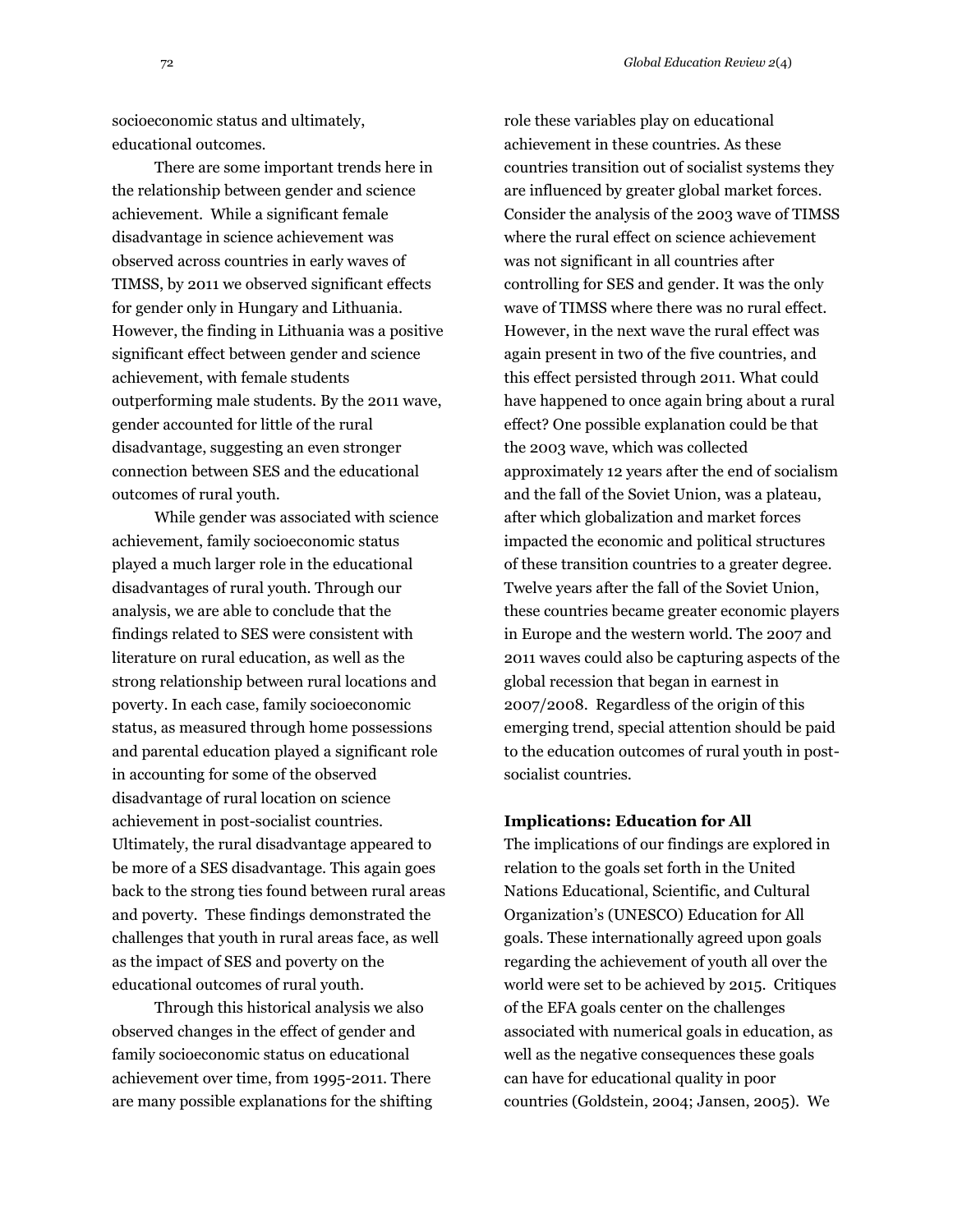explored the EFA goals as a framework for measuring educational equity in eastern Europe based on geographic location (rural/urban), gender, and socioeconomic status in transition countries. Specifically, we focused on two goals. These goals are focused on children in difficult circumstances having access to quality education, eliminating gender disparities, and improving all aspects of education including achieving measurable learning outcomes and gaining essential life skills (www.unesco.org).

EFA goal number two is to ensure that children in difficult circumstances have access to quality primary education. Our findings here, which focused on eight grade science achievement have implications related to this goal, considering that eighth grade in most countries is the final year before secondary school begins and TIMSS captures knowledge students have learned by eighth grade. Our findings suggested that rural students lag behind their urban counterparts in science achievement in all countries, and that they lag behind them in Hungary and Lithuania even after controlling for family socioeconomic status and gender. These findings imply that there is still work to be done to ensure that children in poor rural areas have access to quality education.

EFA goal number six is important to consider in light of the findings we have presented here about technology. One of the tenets of goal six is to improve educational quality and ensure that children achieve essential life skills. In the 21st century, owning and regularly operating a computer is absolutely an essential life skill. However, our findings showed that rural children are far less likely to own a computer than their urban peers. Having access to technology in the home has implications for educational achievement, as well as the achievement of essential life skills.

Eliminating the effect of socioeconomic background on educational achievement is a

major aim of EFA (Goldstein, 2004). Considering our analysis, it appears that family socioeconomic status continues to play a significant role in the educational achievement of youth. What we have uncovered through this analysis is that it is not necessarily rural location that affects educational outcomes, but rather the characteristics that define rural locations, such as persistent poverty, low parental education, and lack of quality educational resources. The Education for All movement's ultimate goal is to ensure that all children have access to education in order to help reduce poverty and improve the human condition worldwide (Miles, 2008). There is still work to be done in this regard and as demonstrated here, this work is particularly important in countries in post-socialist transition.

### **Notes**

- 1. Analyses based on TIMSS 1999, 2003, and 2007 are available in Appendix A.
- 2. While a Chi-Square test could have been performed, the logistic regression was chosen so that the weights and replication procedure could be applied as recommended by TIMSS manual.
- 3. Variable was standardized around the mean for home possessions for all 5 countries.
- 4. Since 1995 survey lacked data on computer ownership for Lithuania, we substituted 1999 data here.
- 5. See Appendix A.

#### **References**

- Agrawal, T. (2014). Educational inequality in rural and urban India. *International Journal of Educational Development,* 34, 11-19.
- Amini, C. & Commander, S. (2012). Educational scores: How does Russia fare? *Journal of Comparative Economics*, *40*(3), 508–527. doi:10.1016/j.jce.2012.02.006
- Ammermüller, A., Heijke, H., & Wößmann, L. (2005). Schooling quality in Eastern Europe: Educational production during transition.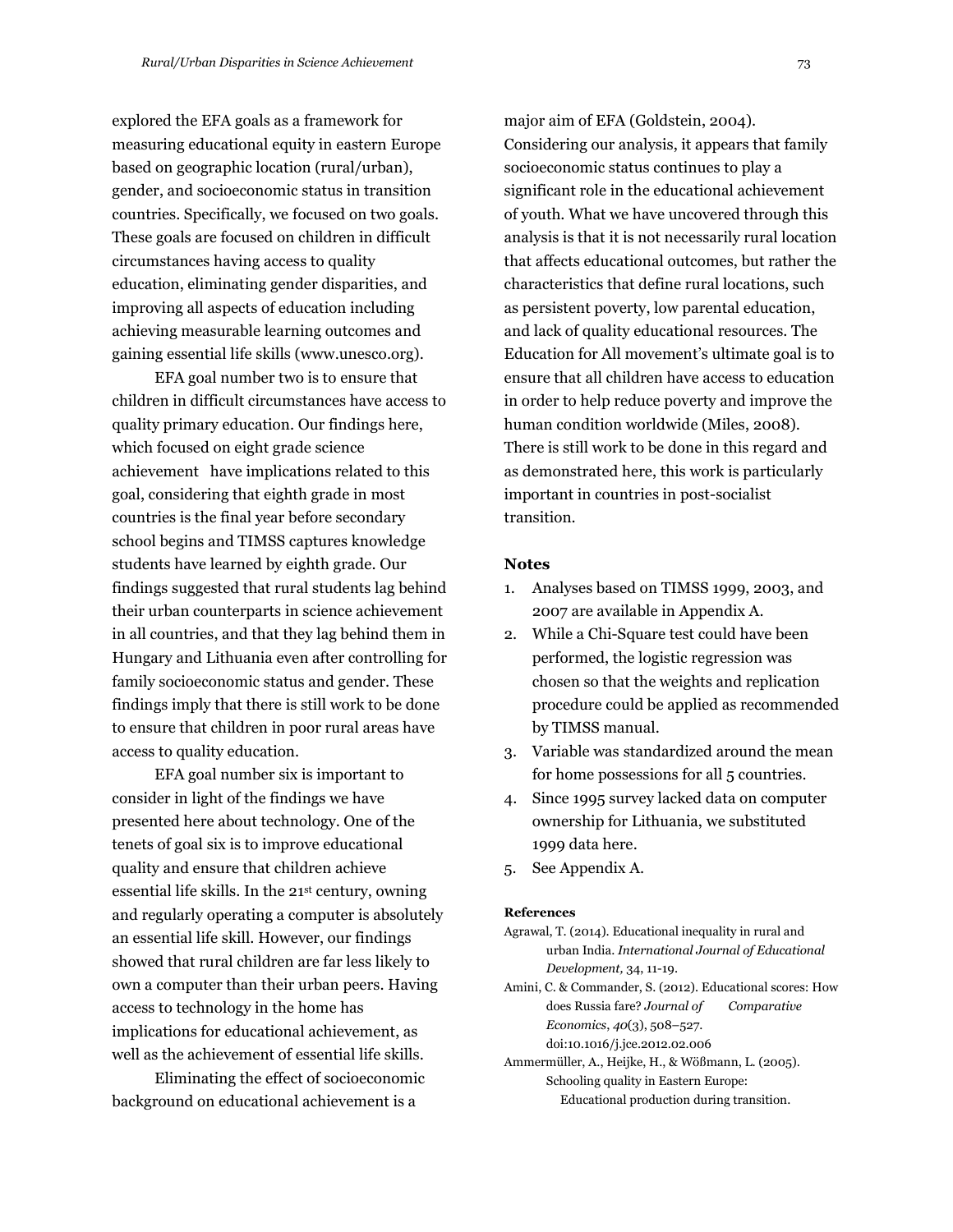*Economics of Education Review*, *24*(5), 579–599. doi:10.1016/j.econedurev.2004.08.010

- Bailey, C., Leif, J., & Ransom, E. "Rural America in a Globalizing World: Introduction and Overview in Bailey, C., Leif, J., & Ransom, E. (eds.) (2014). *Rural America in a Globalizing World: Problems and Prospects for the 2010s. West* Virginia University Press.
- Bealer, R. C., Willits, F. K., & Kuvlesky. W. P. (1965). The meaning of 'rurality' in American society: Some implications of alternative definitions. *Rural Sociology,* 30(3), 255-266.
- Byun, S-Y., Meece, J., & Irvin, M. (2012). Rural-nonrural disparities in postsecondary education attainment revisited. *American Educational Research Journal*, 49(3), 412-437.
- Chankseliani, M. (2013). Rural Disadvantage in Georgian Higher Education Admissions: A Mixed-Methods Study. *Comparative Education Review*, 57(3), 224- 256.
- Chen, R-S. & Liu, I-F. (2013). Research on the effectiveness of information technology in reducing the ruralurban knowledge divide. *Computers and Education,*  63, 437-445.
- Cuervo, H. & Wyn., J. (2012). *Young people making it work: Continuity and change in rural places.* Victoria, Australia: Melbourne University Press.
- Davis, J. & Pearce, D. (2000). The non-agricultural rural sector in Central and Eastern Europe. Proceedings from *The Challenge of Rural Developing in the EU Accession Countries: Third World Bank/FAO EU Accession Workshop.* Washington, DC: The World Bank.
- European Commission. (2008). *Study on Poverty and Social Exclusion in Rural Areas.* (Final Report – Annex I). Directorate-General for Employment. Social Affairs and Equal Opportunities. (Unit E2).
- Gerber, T.P. (2000). Educational stratification in contemporary Russia: Stability and change in the face of economic and nstitutional crisis. *Sociology of Education* 73, no. 4: 219-246.
- Geske, A., Grinfelds, A., Dedze, I., & Zhang, Y. (2006). Family Background, School Quality and Rural-Urban Disparities in Student Learning Achievement in Latvia. *Prospects*, *XXXVI*(4).
- Gerber, T. P. & Hout, M. (1995). Educational stratification in Russia during the Soviet Period. *American Journal of Sociology*, 101, 611-660.
- Gerber, T.P. & Hout, M. (2004). Tightening up: Declining class mobility during Russia's market transition. *American Sociological Review,* 69, 677-703.
- Giroux, S., Jah, F. & Eloundou-Enyegue, P. in Schafft, K. A. & Youngblood Jackson, A. (eds.). (2010). "Globalization, asymmetric urbanization, and rural

disadvantage in Sub-Saharan Africa" in *Rural Education for the Twenty-First Century: Identity, Place, and Community in a Globalizing World.*  University Park, Pennsylvania: The Pennsylvania State University Press.

- Hanushek, E. A. & Woessmann, L. (2006). Does early tracking affect educational inequality and performance? Differences-in-differences evidence across countries. *Economic Journal*. 116(510), C63– C<sub>76</sub>.
- Hardre, P. & Hennessey, M. (2010). Two rural worlds: Differences of rural high school students' motivational profiles in Indiana and Colorado. *Journal of Research in Rural Education*, 25(8).
- Heyns, B. (2005). Emerging inequalities in Central and Eastern Europe. *Annual Review of Sociology*, 31(1), 163–197.
	- doi:10.1146/annurev.soc.30.012703.110637
- Iannelli, C. (2002). Parental education and young people's educational and labour market Outcomes: A comparison across Europe. (Working paper). Mannheimer Zentrum für Europäische Sozialforschung: 45.
- Isserman, A. M. (2005). In the national interest: defining rural and urban correctly in research and public policy. *International Regional Science Review*  28(4):465-499.
- Istrate, O., Noveanu, G., & Smith, T. (2006). Exploring sources of variation in Romanian science achievement. *Prospects*, *XXXVI*(4).
- Jentsch, B. & Shucksmith, M. (Eds.). (2004). *Young people in rural areas of Europe.* Burlington, VT: Ashgate Publishing Company.
- Khattri, N., Riley, K., & Kane, M. (1997). Students at risk in poor, rural areas: A review of the research*. Journal of Research in Rural Education*, 13(2), 79–100.
- Koricich, A. (2014). Proceedings from AERA 2014: The Effects of Rurality on College Access and Choice. Philadelphia, Pennsylvania.
- Kovaleva, G. (2010). The TIMSS Study. *Russian Education & Society*, *52*(11), 72–89.
- Laporte, B. & Ringold, D. (1997). Trends in education access and financing during the transition in Central and Eastern Europe (World Bank Technical Paper No. 361). Washington, DC: The World Bank
- Lee, J. & McIntire, W. G. (2000). Interstate variations in the mathematics achievement of rural and nonrural students. *Journal of Research in Rural Education*, 16(3), 168-181.
- Li, Y. & Ranieri, M. (2013). Educational and social correlates of the digital divide for rural and urban children: A study on primary school students in a provincial city of China. *Computers and Education*, 60, 197-209.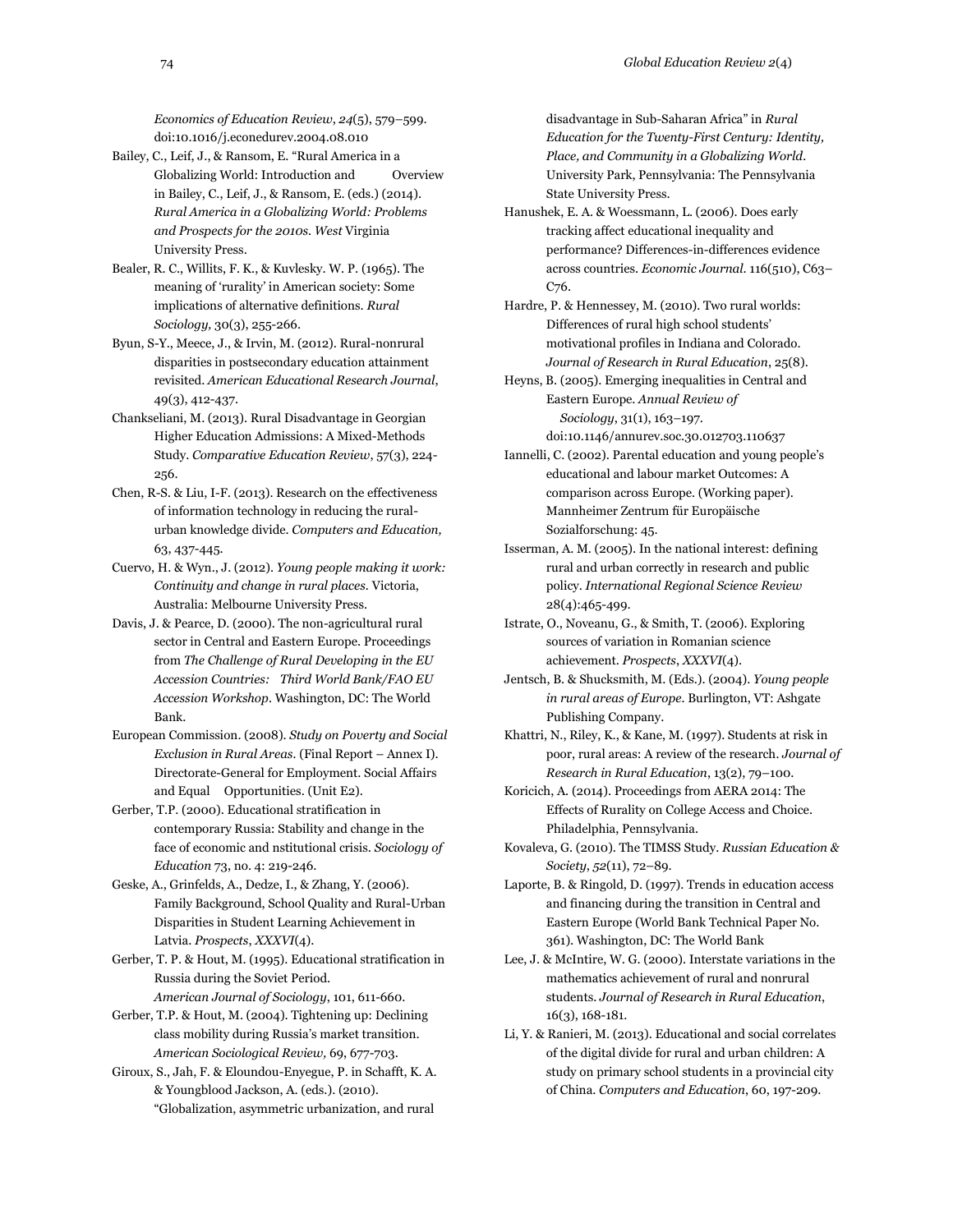MacTavish, K. A. & Salamon, S. (2006). Pathways of youth development in a rural trailer park. *Family Relations,* 55(2), 163-174.

McIlveen, P., Morgan, T., & Bimrose, J. (2012). A longitudinal study of the experience of a career development program for rural school students. *Australian Journal of Career Development,* 21(22), 22-30.

Micklewright, J. (1999). Education, inequality and transition. *Economics of Transition*, *7*(2), 343–376.

Miller, P. & Votruba-Drzal, E. (2013). Early academic skills and childhood experiences across the rural-urban continuum. *Early Childhood Research Quarterly,*  28, 234-248.

Provasnik, S., Kewal-Ramani, A., Coleman, M. M., Gilbertson, L., Herring, W., & Xie, Q. (2007). Status of Education in Rural America. NCES 2007-040. *National Center for Education Statistics.*

Schuetz, G., Ursprung, H.W. & Woessmann , L. (2008). Education policy and equality of opportunity. *Kyklos,* 61 (2), 279–308.

Sherman, J. (2014). "Rural poverty: The great recession, rising unemployment, and the under-utilized safety net." in Bailey, C., Leif, J., & Ransom, E. (eds.). (2014). *Rural America in a Globalizing World: Problems and Prospects for the 2010s. West* Virginia University Press.

Strakova, J., Tomasek, V., & Willms, D. J. (2007). School quality and equity in Central and Eastern Europe: Educational inequalities in the Czech Republic. *Prospects*, *XXXVI*(4), 517–527.

Tickamyer, A. R. & Duncan, C. M. (1990). Poverty and Opportunity Structure in Rural America. *Annual Review of Sociology*, 16, 67-86.

Willits, F. K., Bealer, R. C., & Crider, D. M. (1973). Leveling of attitudes in mass society: Rurality and traditional morality in America. *Rural Sociology,* 38(1), 36-45.

Willms, J. D., Smith, T. M., Zhang, Y., & Tramonte, L. (2006). School quality and equity in Central and Eastern Europe: raising and leveling the learning bar in Central and Eastern Europe. *Prospects*, *XXXVI*(4), 411–418.

Woessmann,L. (2009). International evidence of school tracking: A review. *CESifo DICE Report 7* (1), 26-34.

Zichy, A. (2000). The status of rural development in Central and Eastern Europe. Proceedings from *The Challenge of Rural Developing in the EU Accession Countries: Third World Bank/FAO EU Accession Workshop.* Washington, DC: The World Bank.

#### **About The Author(s)**

**Erica Lopatofsky Kryst** is a doctoral candidate at the Department of Education Policy Studies with a degree in Educational Theory and Policy at The Pennsylvania State University. Her research interests include education in postsocialist countries, and the college access and academic achievement of students in rural areas.

**Stephen Kotok, PhD,** is an Assistant Professor of Educational Leadership and Foundations at the University of Texas at El Paso. His research interests include educational policy, charter schools, school climate, the effects of social stratification on K-12 education, and quantitative methods.

**Katerina Bodovski, PhD,** is an Associate Professor of Educational Theory and Policy, Department of Education Policy Studies at The Pennsylvania State University. Her research interests include sociology of education, stratification and inequality in educational outcomes, comparative and international education, post-socialist societies, parenting practices, and sociology of children.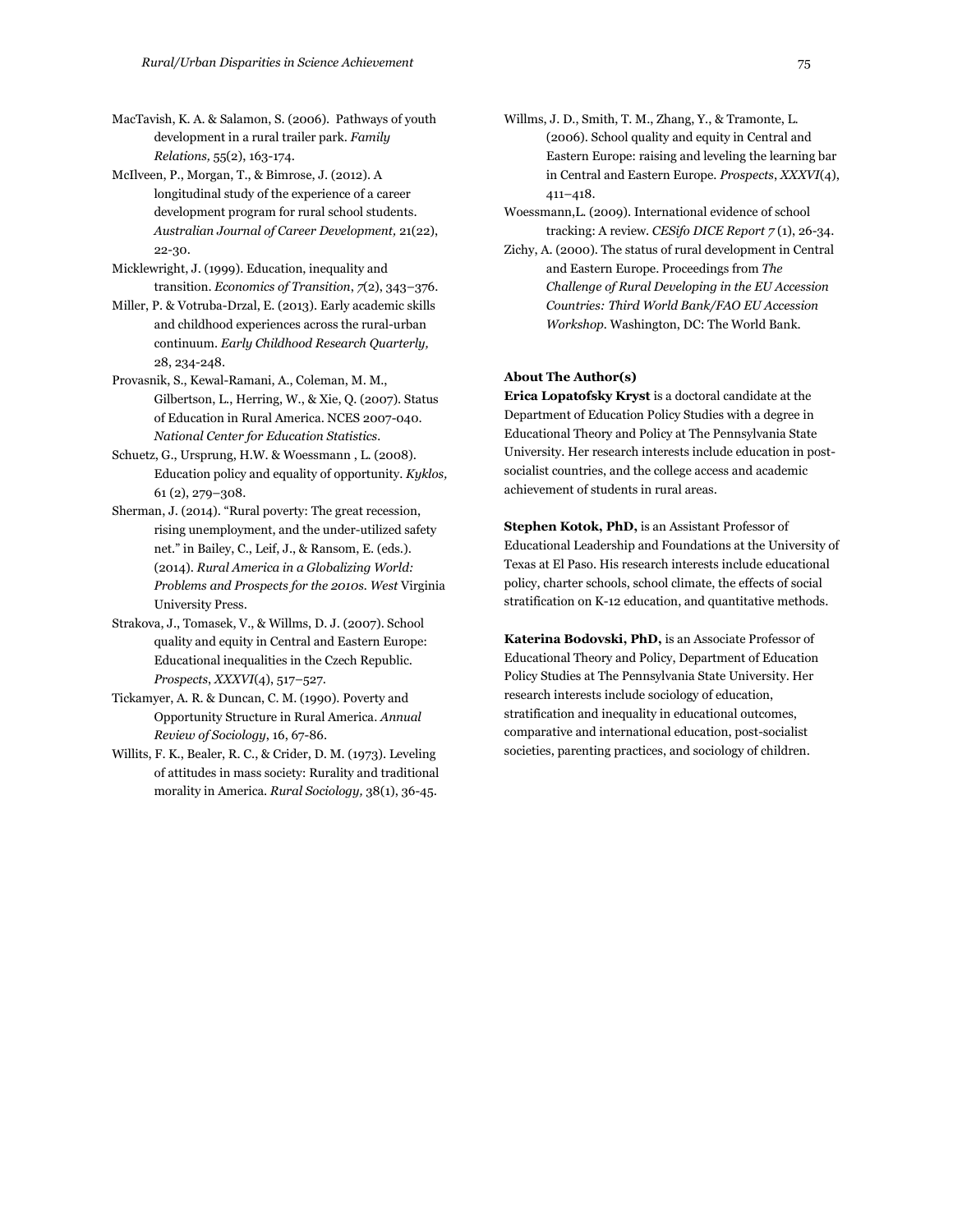# Appendix A Descriptive Statistics by country for TIMSS 1999, 2003, and 2011

|                        | Hungary | Lithuania | Romania | Russian    | Slovenia |
|------------------------|---------|-----------|---------|------------|----------|
|                        |         |           |         | Federation |          |
| Mean Science           |         |           |         |            |          |
| Achievement            | 552.38  | 488.15    | 471.87  | 533.25     | 520.01   |
| Percentage of          |         |           |         |            |          |
| <b>Rural Students</b>  | 0.30    | 0.30      | 0.39    | 0.36       | 0.38     |
| Percentage of          |         |           |         |            |          |
| <b>Female Students</b> | 0.50    | 0.52      | 0.49    | 0.52       | 0.52     |
| SES (Standardized      |         |           |         |            |          |
| Home                   |         |           |         |            |          |
| Possessions)           | 0.42    | $-0.17$   | $-0.85$ | $-0.04$    | 0.47     |
| Parental               |         |           |         |            |          |
| Education (BA or       |         |           |         |            |          |
| higher)                | 033     | 0.40      | 0.25    | 0.44       | 0.21     |
| Percentage with a      |         |           |         |            |          |
| computer               | 0.50    | 0.16      | 0.14    | 0.22       | 0.66     |
| N                      | 2339    | 3166      | 3393    | 4329       | 3086     |

| Table A1. Descriptive statistics by country for TIMSS 1999 |  |  |
|------------------------------------------------------------|--|--|
|                                                            |  |  |

Table A2. Descriptive statistics by country for TIMSS 2003

|                        | Hungary | Lithuania | Romania | Russian    | Slovenia |
|------------------------|---------|-----------|---------|------------|----------|
|                        |         |           |         | Federation |          |
| Mean Science           |         |           |         |            |          |
| Achievement            | 542.76  | 519.38    | 469.60  | 513.62     | 520.50   |
| Percentage of          |         |           |         |            |          |
| <b>Rural Students</b>  | 0.20    | 0.27      | 0.30    | 0.23       | 0.30     |
| Percentage of          |         |           |         |            |          |
| <b>Female Students</b> | 0.50    | 0.50      | 0.52    | 0.49       | 0.50     |
| <b>SES</b>             |         |           |         |            |          |
| (Standardized          |         |           |         |            |          |
| Home                   |         |           |         |            |          |
| Possessions)           | 0.49    | $-0.001$  | $-0.88$ | $-0.11$    | 0.43     |
| Parental               |         |           |         |            |          |
| Education (BA or       |         |           |         |            |          |
| higher)                | 0.48    | 0.43      | 0.19    | 0.51       | 0.29     |
| Percentage with a      |         |           |         |            |          |
| computer               | 0.75    | 0.48      | 0.32    | 0.30       | 0.86     |
| N                      | 3302    | 4964      | 4104    | 4667       | 3578     |